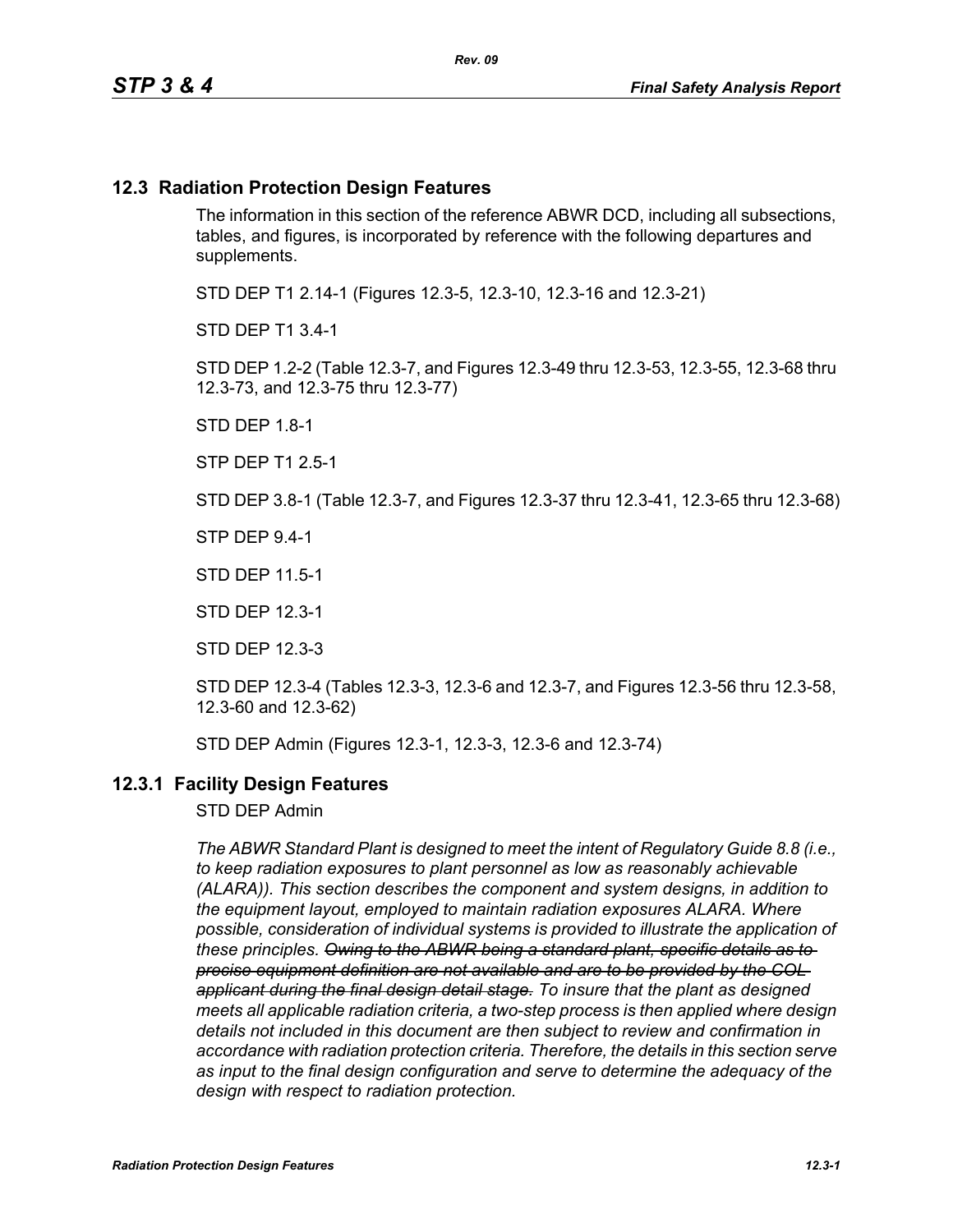## **12.3.1.1.2 Material Selection**

STD DEP 12.3-1

*In the ABWR design maintaining radiation exposure ALARA has been considered in the material selection of systems and components exposed to reactor coolant. For example, radiation exposure potential has been reduced appreciably through the removal or reduction of cobalt from many components as compared to current BWR fleet. Much of the cobalt is removed from contact with reactor coolant by eliminating Stellite where practical and reducing cobalt in the core stainless steel components. The cost of using very low cobalt materials through out the plant is prohibitive with the cost of 0.02 wt percent cobalt stainless steel approximately 8 times that of 0.05 wt percent stainless steel. Therefore, the* The *ABWR design has taken a graded approach* to using various grades of low cobalt stainless steel, *by using the most expensive though lowest cobalt bearing materials in the most radiologically significant areas with increasing cobalt content in less sensitive areas. The ABWR standards for cobalt are: 0.02 wt percent for those items in the core; 0.03 wt percent for those items in the vessel internals; and 0.05 wt percent for all other components. Also, with the current materials, there are no proven substitutes for Stellite for many hard surface applications shuch as MSIV seats. Current efforts by the nuclear and metallurgical industry indicate that in the future, practical alternatives to Stellite maybe feasible and are being researched.*

*The COL applicant shall address material selection of systems and components exposed to reactor coolant to maintain radiation exposures ALARA. See Subsection 12.3.7.4 for COL license information requirements.* These cobalt contents are target values for reduced occupational exposure per ALARA principles and are not specifications.

The estimation of occupational exposure for the ABWR, was generated by reviewing current plant work records and practices at operating BWRs, and taking into account distinct plant features in the ABWR. An estimate of the average annual occupational exposure was made during the US Standard ABWR certification work. It is noted that the reduced cobalt loadings (i.e. target values) were not considered in the estimation. Therefore, based upon the methods used and assumptions made in evaluating occupational exposure, the materials procured with 0.05 wt percent maximum cobalt have no adverse effect on the estimated occupational exposure.

## **12.3.1.4.1 Reactor Water Cleanup (CUW) System**

*The CUW System is provided with chemical cleaning connections which can utilize the condensate system to flush piping and equipment prior to maintenance. The CUW filter/demineralizers can be remotely backflushed to remove spent resins and filter aid material. If additional decontamination is required, chemical addition connections are provided in the piping to clean piping as well as equipment prior to maintenance. The backwash tank employs an arrangement to agitate resins prior to discharge. The tank vent is fitted with a charcoal filter canister to reduce emission of radioiodines into the plant atmosphere. The HVAC System is designed to limit the spread of contaminants*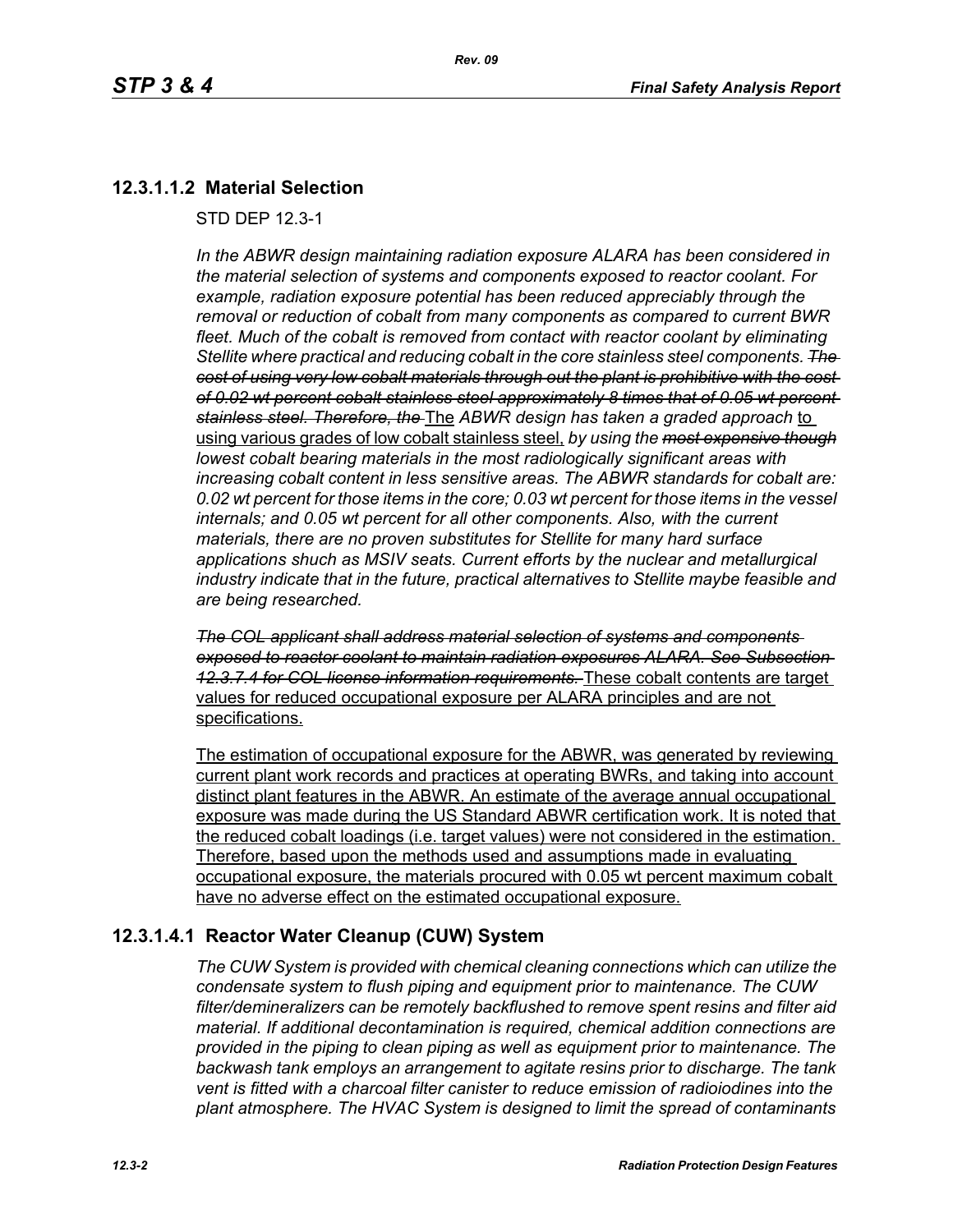*from these shielded cubicles by maintaining a negative pressure in the cubicles relative to the surrounding areas.*

#### **12.3.1.4.4 Main Steam System**

STD DEP 12.3-3

*Penetrations through the steam tunnel walls are minimized to reduce the streaming*  paths made available by these penetrations. The blowout panels for the steam tunnel*are located in the relatively inaccessible upper section of the RHR heat exchanger shielded cubicles which are controlled access areas. Penetrations through the steam tunnel walls, when they are required, are located so as to exit in controlled access areas or in areas that are not aligned with the steamlines. A lead-loaded silicone foam*  or equivalent *is employed whenever possible for these penetrations to reduce the available streaming area presented.*

## **12.3.2.2.2 Method of Shielding Design**

The following site specific supplement provides information to address the methods used to determine shield parameters:

As provided in Tier 1 ITAAC Table 3.2a, commonly accepted shielding codes using nuclear properties derived from well known references shall be used to model and evaluate plant radiation environments.

The DIJESTER computer code is used to assist in determination of the activity in the components of the radwaste system. It is basically a bookkeeping program, which keeps track of each nuclide as it is processed through the pipes, tanks, filters, demineralizers, etc., that make up the radwaste system. It couples the rate equations that govern the operation of the various components of the radwaste system with radionuclide decay chains to model the buildup and decay of the radionuclide activity in each component. This is not a shielding design code of the types described in the DCD and is not used to calculate dose rates. Its purpose is limited to determining the source in the components of the radwaste system, and the use of the code is consistent with the description of the source term in the DCD.

Per Section 12.3.2.2.2.2 of the reference ABWR DCD, pure gamma dose rate calculations are conducted using point kernel codes. The point kernel codes used are those that are presently widely used in the nuclear industry and include codes such as QAD-CGGP, QAD-CGGP-A, MicroShield, ISOSHLD and G33-GP. For combined gamma and neutron shielding situations, discrete ordinates or Monte Carlo techniques are applied. Typical codes used for this application include the discrete ordinates code DORT and the Monte Carlo code MCNP. Where shielded entries to high radiation areas such as labyrinths are required, a gamma ray scattering code such as G33-GP or a Monte Carlo code such as MCNP is used to confirm the adequacy of the labyrinth design. These computer codes, along with the computer codes identified in the DCD and, when they become available, updated computer codes using similar techniques, are used to design the shielding for STP 3 & 4.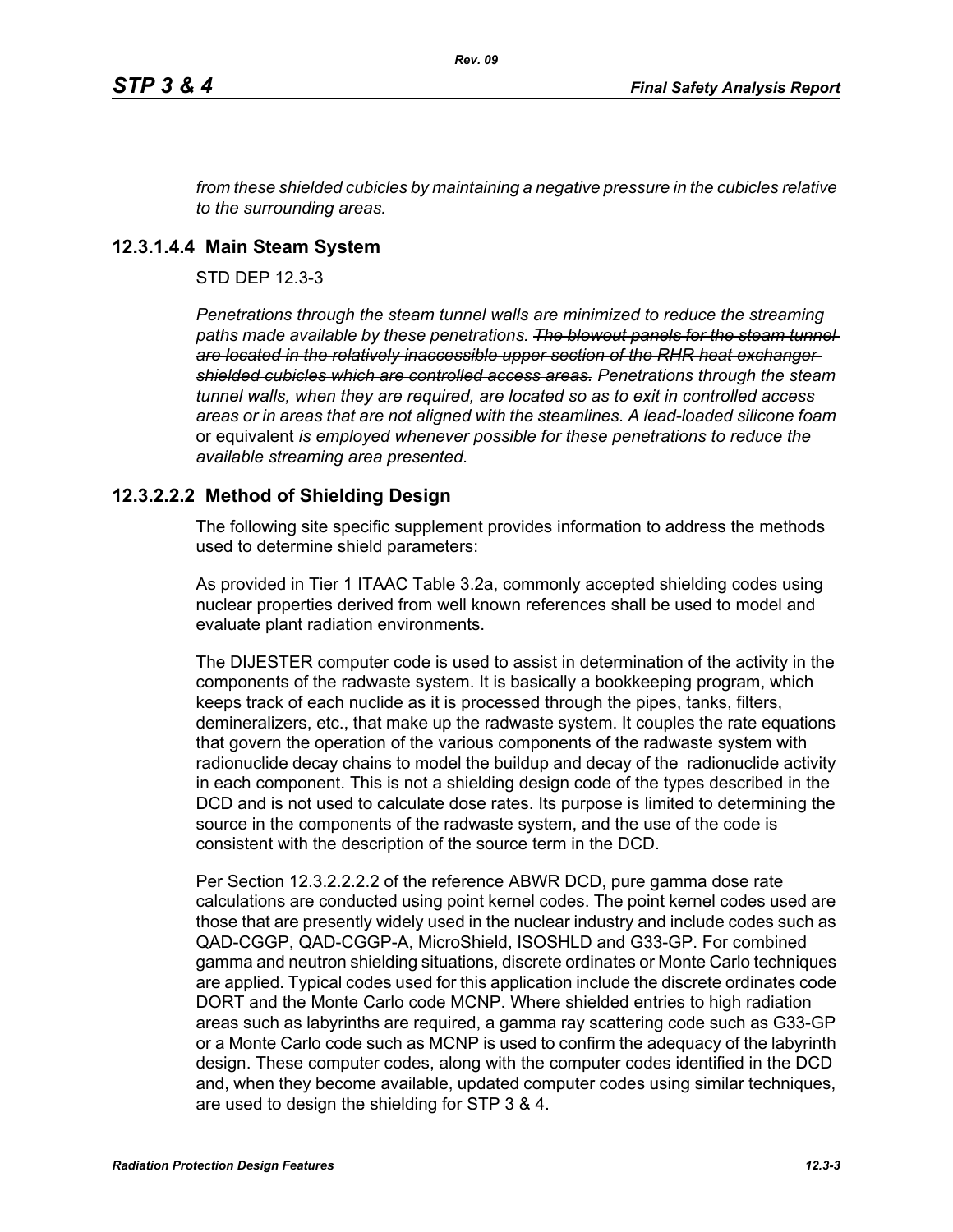# **12.3.2.3 Plant Shielding Description**

STP DEP 1.2-2

STD DEP 1.8-1

STD DEP 12.3-3

*(6) The main steam tunnel extends from the primary containment boundary in the Reactor Building through the Control Building up to the turbine stop valves. The primary purpose of the steam tunnel is to shield the plant complex from N-16 gamma shine in the main steamlines. A minimum of 1.6 meters of concrete or its equivalent (other material or distance) is required on any ray pathway from the main steamlines to any point which may be inhabited during normal operations. The design of the steam tunnel is shown on Figures 1.2-14, 1.2-15, 1.2-20, 1.2-21, and* 1.2-33*1.2-28. The tunnel is classified as Seismic Category I in the Reactor Building and in the Control Building and is designed to* IBC*UBC Seismic Standards in the Turbine Building. The interface between the buildings provides for bayonet connection to permit differential building motion during seismic events and shielding in the areas between buildings. The exact details on the bayonet design are not shown on the referenced arrangement drawings but requires complete shielding in the building interface area. The tunnel also serves a secondary purpose as a relief and release pathway for high energy events in the Reactor Building. Any high energy event (line break) in the Reactor Building will, through a series of blow out panels, vent into the steam tunnel and from the steam tunnel through the tunnel vent shaft to the Turbine Building (Figure 1.2-28) for processing to the plant stack. See Subsection 6.2.3.3.1 for more complete description of this function.*

## **12.3.3.2.1 Control Room Ventilation**

#### STD DEP Admin

*Outside air coming into the intakes is normally filtered by a particulate filter. If a high radiation level in the air is detected by the Airborne* Process *Radiation Monitoring System, flow is automatically diverted to another filter train (an outdoor air cleanup unit) that has:*

- *(1)* A *particular* particulate *filter*
- *(2) A HEPA filter*
- *(3) A charcoal filter*
- *(4) Another HEPA filter*

*The outdoor cleanup units are located in individual, closed rooms that help prevent the spread of any radiation during maintenance. Adequate space is provided for maintenance activities. The particulate and HEPA filters can be bagged when being*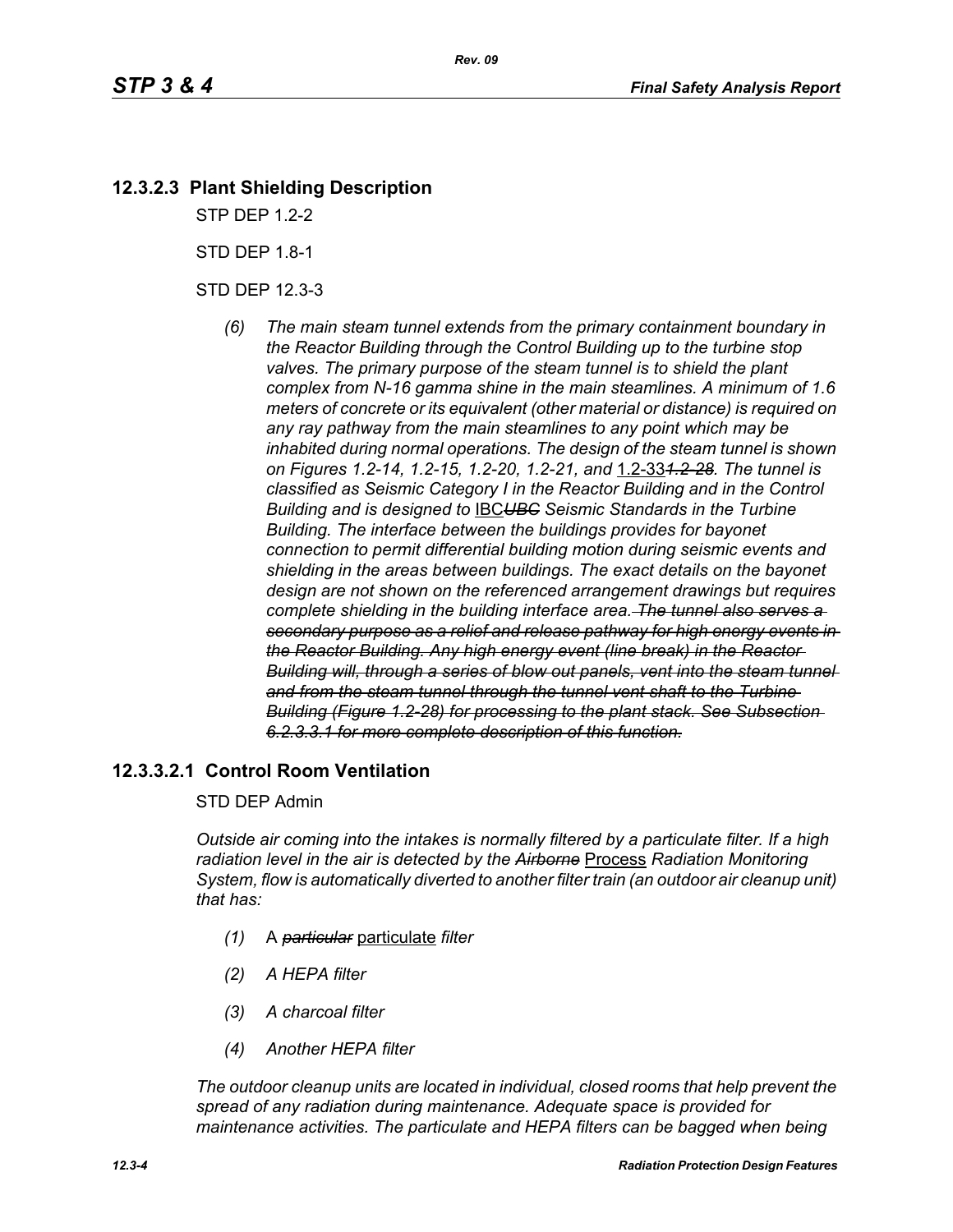*removed from the unit. Before removing the charcoal, any radioactivity is allowed to decay to minimal levels, and is then removed through a connection in the bottom of the filter by a pneumatic transfer system. Air used in the transfer system goes through a HEPA filter before being exhausted, or equivalent. Face masks can be worn during maintenance activities, if desired.*

#### **12.3.3.2.4 Radwaste Building**

Subsection 12.3.3.2.4 has been replaced in its entirety with the following standard departure.

STP DEP 9.4-1

The Radwaste Building HVAC is described in detail in subsection 9.4.6.

The radwaste building ventilation systems are engineered and designed to provide the proper environmental conditions within all areas of the radwaste building during normal plant operation. The radwaste building ventilation systems include:

- Radwaste building process area HVAC system.
- $\blacksquare$  Radwaste control room HVAC system.
- **Non-Class IE electrical, and HVAC equipment rooms ventilation system.**

From a radiological perspective the system is designed to:

- Provide an environment with controlled temperature and airflow patterns to ensure the comfort and safety of plant personnel and to allow for the continuous operation of the equipment and components.
- Maintain positive pressure within the radwaste control room, electrical room and other areas not containing radioactive materials.
- Limit exfiltration from the radwaste areas with potential airborne radioactive contaminants by maintaining sub atmospheric pressure during the normal plant operation.
- Maintain airflow from areas of low potential radioactivity to areas of progressively higher potential radioactivity.
- **Limit airborne fission product release to the atmosphere from the ventilation** system exhaust during normal plant operation.
- Limit concentration of airborne radioactivity to levels below the values specified in Appendix B to 10CFR20.

Exhaust air from the Radwaste Building is routed to and exhausted through the plant stack. Upon radiation detection in the main exhaust duct, the exhaust air is automatically routed to the air filtration equipment to be filtered through a prefilter and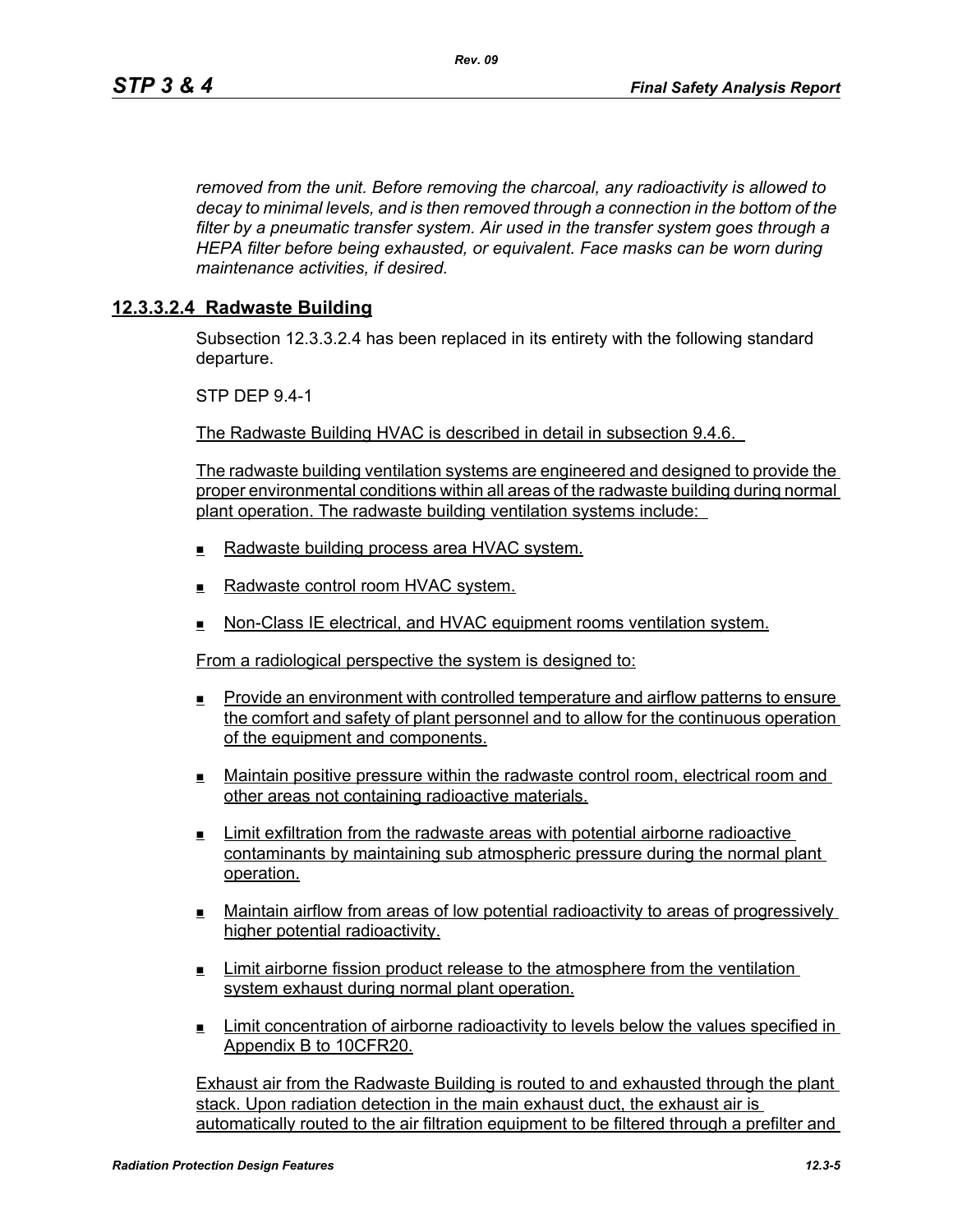a HEPA filter before being released through the plant stack. A high level of radioactivity detected by a radiation monitor downstream of the HEPA filter also activates an alarm in the radwaste and the main control rooms.

## **12.3.4 Area Radiation and Airborne Radioactivity Monitoring Instrumentation**

STD DEP 11.5-1

*(2) The Containment Atmospheric Monitoring System (D23/CAM) continuously measures, indicates, and records the gamma radiation levels within the primary containment (drywell and suppression chamber), and activates alarms in the main control room on high radiation levels. As described in Subsection 7.6.2, four gamma sensitive ion chamber channels are provided to monitor gamma radioactivity in the primary containment during normal, abnormal and accident conditions. Each of the four monitoring channels covers the range from 10-2* Sv/h*Gy/h to 10<sup>5</sup>* Sv/h*Gy/h. The CAM System is classified as safety-related.*

## **12.3.4.1 ARM System Description**

STD DEP T1 3.4-1

*The Area Radiation Monitoring (ARM) System consists of gamma sensitive detectors, digital area radiation monitors, local auxiliary units with indicators and local audible warning alarms, and recording devices. The detector signals are digitized and optically multiplexed for transmission* transmitted *to the radiation monitors in the main control room. Each ARM radiation channel has two independently adjustable trip alarm circuits, one is set to trip on high radiation and the other is set to trip on downscale indication (loss of sensor input). Also, each ARM monitor is equipped with self-test feature that monitors for gross failures and will activate an alarm on loss of power or when a failure is detected. Auxiliary units with local alarms are provided in selected local areas for radiation indication and for activating the local audible alarms on abnormal levels. Each area radiation channel is powered from the non-Class 1E vital 120 VAC source, which is continuously available during loss of offsite power. The recording devices are powered from the 120 VAC instrument bus.* The ARMs are calibrated in accordance with procedures developed from calibration instructions provided by the manufacturer. Periodic calibration verification and channel functional tests are performed with procedures based on pre-operational acceptance testing to verify operability, including alarm functions.

## **12.3.4.2 ARM Detector Location and Sensitivity**

STD DEP 11.5-1

*The location of each area detector is shown on the plant layout drawings for each building (Figures 12.3-56 through 12.3-73). The specific area radiation channels for each building are listed in Tables 12.3-3 through 12.3-7, along with reference to map location of the detector, the channel sensitivity range, and the areas for the local alarms. The range and sensitivity of each area radiation channel is classified as follows:*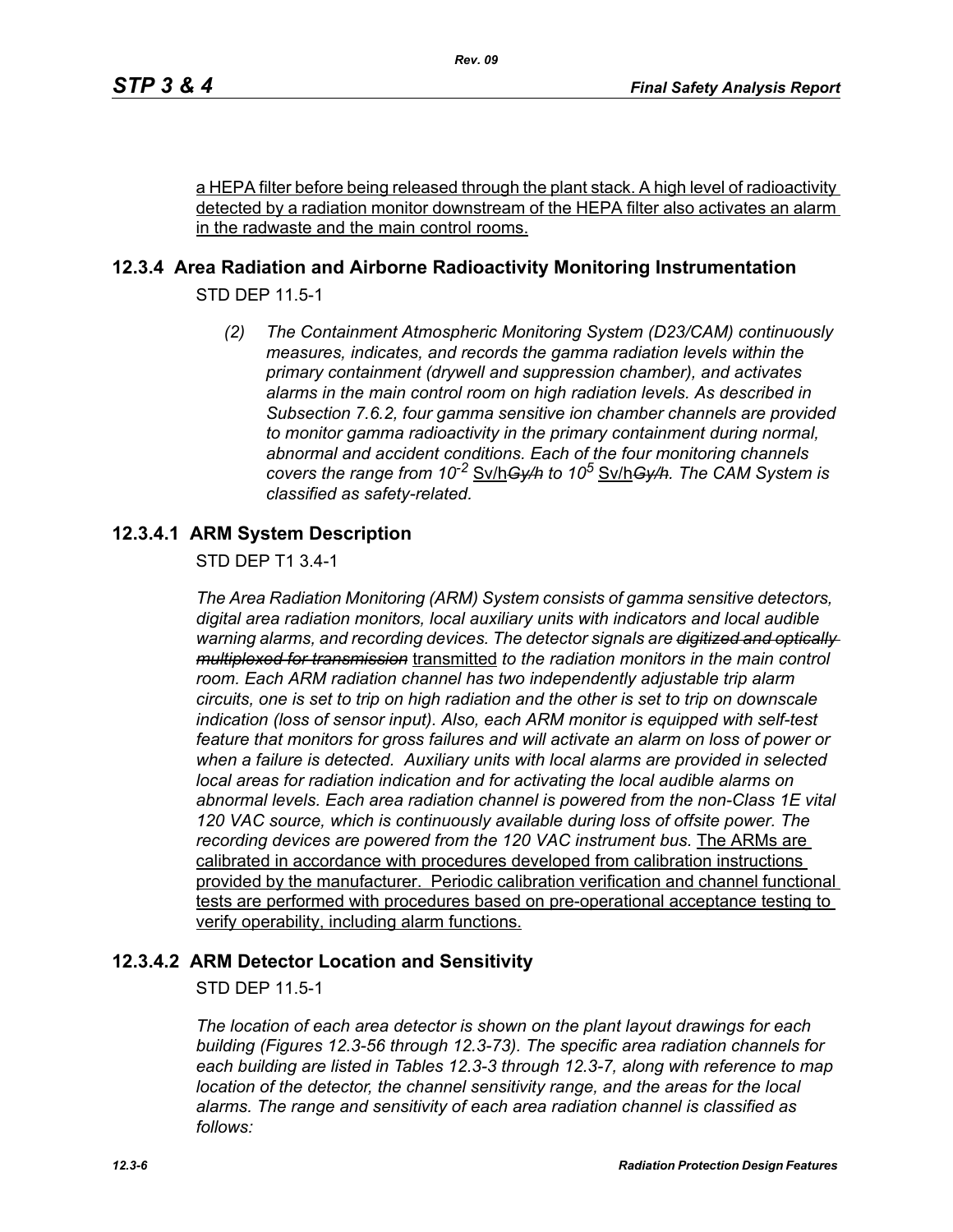- *(1) Range 0.10* μSv/h*μGy/h to 1* mSv/h*mGy/h -H (High Sensitivity)*
- *(2) Range 1* μSv/h*μGy/h to 10* mSv/h*mGy/h -M (Medium Sensitivity)*
- *(3) Range 10* μSv/h*μGy/h to 102* mSv/h *mGy/h -L (Low Sensitivity)*
- *(4) Range 1* mSv/h*mGy/h to 10* Sv/h*Gy/h* -*LL (Low Low Sensitivity)*
- *(5) Range 1* mSv/h*mGy/h to 102* Sv/h*Gy/h -VL (Very Low Sensitivity)*

## **12.3.4.3 Pertinent Design Parameters and Requirements**

STP DEP T1 2.5-1

*Two high-range radiation channels are provided to monitor radiation from accidental*  fuel handling. One detector is positioned near the fuel pool and the other located in the *fuel handling area. Criticality detection monitors are not needed to satisfy the criticality accident requirements of 10CFR70.24, when specialized high density fuel storage*  racks preclude the possibility of criticality accident under normal and abnormal *conditions. The new* and *fuel bundles are stored in racks that are located in the fuel vault while the spent fuel bundles are stored in racks that are placed at the bottom of the fuel storage pool. A full array of loaded fuel storage racks are designed to be subcritical, as defined in Sections 9.1 and 9.2. The COL applicant must verify and certify that the design meets the criteria specified in Subsection 12.3.7.3.*

## **12.3.7 COL License Information**

#### **12.3.7.1 Airborne Radionuclide Concentration Calculation**

The following site specific supplement addresses COL License Information Item 12.6.

Calculations of the expected airborne radionuclide concentrations are performed, as part of the plant inspections, tests, analyses and acceptance criteria (ITAAC Tier 1 Table 3.2b), to verify the adequacy of the ventilation system prior to fuel load.

## **12.3.7.2 Operational Considerations**

The following site specific supplement addresses COL License Information Item 12.7.

Alarm setpoints are established based on design background radiation levels, which are then, confirmed during the Startup Test Program. The Preoperational Test Program will check for proper calibration of the detectors, and then check the proper functioning of alarms (local and remote, audible and visual) and protective features including alarm setpoints. The Preoperational Test Program will also check for proper response to various loss of power conditions.

In addition to the Area Radiation Monitoring system, radiation monitoring operational considerations, such as procedures for placement, operation and calibration of portable monitors, are established in accordance with the Operational Radiation Protection Program described in Section 12.5S.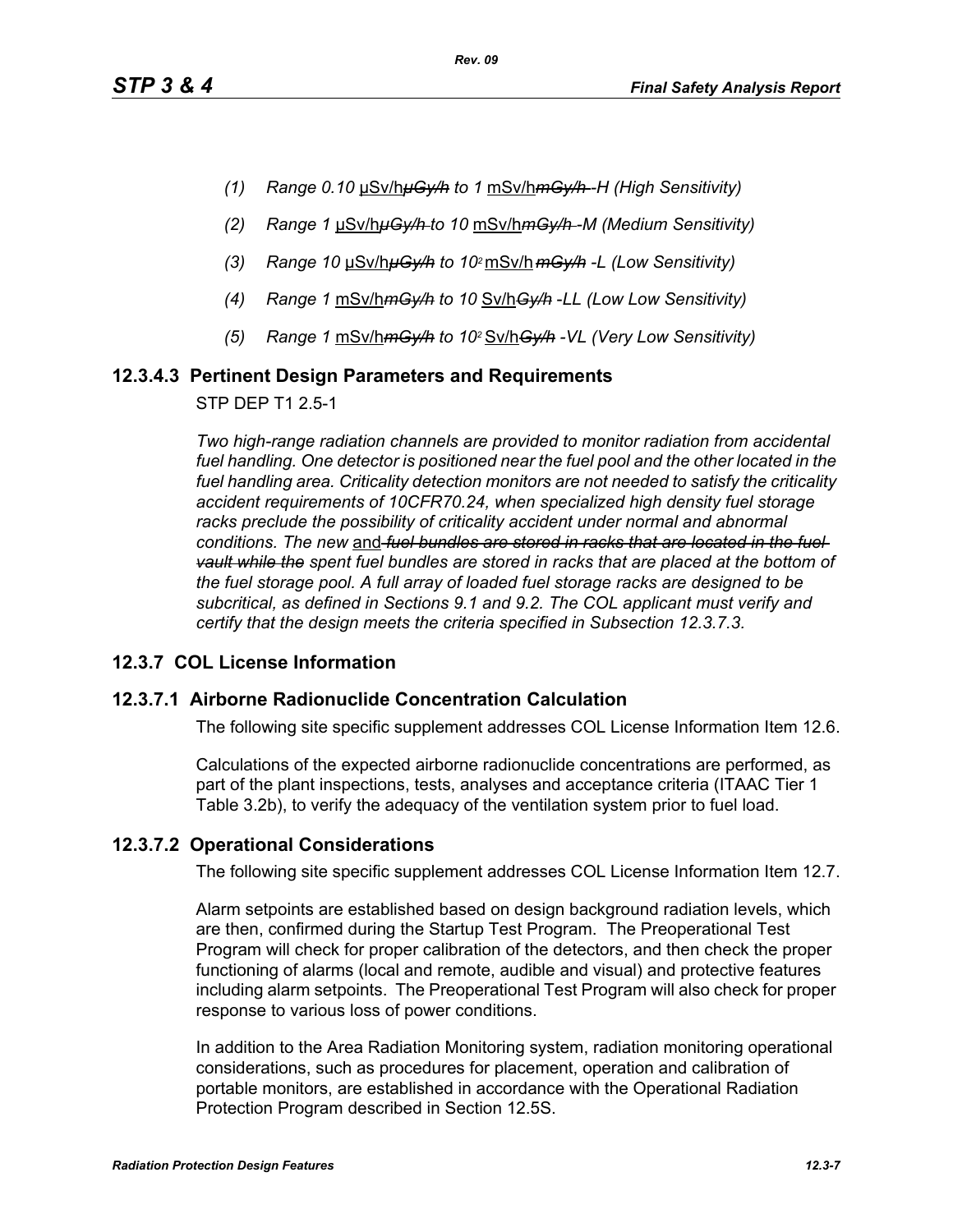The ARMs and airborne radioactivity monitors are calibrated using one or more reference standards, such as ANSI/ANS 6.8.1 with radioactive sources traceable to the National Institute for Standards and Technology (NIST). The instruments are calibrated at one or more points within the response range. A channel calibration that includes a channel functional test is performed periodically on the non safety-related area monitors. A channel calibration that includes a channel functional test is performed on the safety-related area monitors at least once every 18 months or during the refueling outage if the detector is not readily accessible. In the event a calibration is questionable, the channel can be isolated and a more thorough calibration performed. Calibration is also performed after maintenance or replacement of any components that could affect calibration.

#### **12.3.7.3 Requirements of 10CFR70.24**

The following site specific supplement addresses COL License Information Item 12.8.

The information demonstrating that the plant meets the criticality accident monitoring requirements of 10CFR70.24 will be provided by meeting the requirements of 10 CFR 50.68(b), as provided for in 10 CFR 70.24(d)(1).(COM 12.3-1).

#### **12.3.7.4 Material Selection**

The following site specific supplement addresses the unnumbered COL License Information Item contained in this section of the reference ABWR DCD.

STPNOC continues to monitor industry state-of-the-art developments in material selection options for maintaining exposure ALARA, including Stellite reduction efforts. A graded approach to using the various levels of cobalt in the primary systems has been undertaken as discussed in Subsection 12.3.1.1.2.

#### **12.3.8 Radiation Exposure to Construction Workers During Plant Construction**

The following site specific supplement provides information to address RG 1.206, CIII Subsection 12.3.5, dealing with dose to construction workers for multi-unit sites.

Regulatory Guide 1.206, Section C.III.12.3.5, states in part, for multi unit sites, the COL applicant will provide estimated annual dose to construction workers in a new construction area, as a result of radiation from on-site radiation sources from the existing operating plant(s).

During the construction of STP 3 & 4, workers will be exposed to several potential sources of radiation. This section identifies the potential sources of radiation and estimates the doses that workers would receive during the construction of STP 3 & 4 due to the operation of STP 1 & 2. In addition, with STP 3 scheduled to be operational one year earlier than STP 4, STP 3 will be a source of radiation for STP 4 construction workers during that year. Thus, the dose contribution from STP 3 sources of radiation is also evaluated.

Three types of sources are considered: direct radiation, gaseous effluents, and liquid effluents. The maximum annual doses from all three pathways during any year of the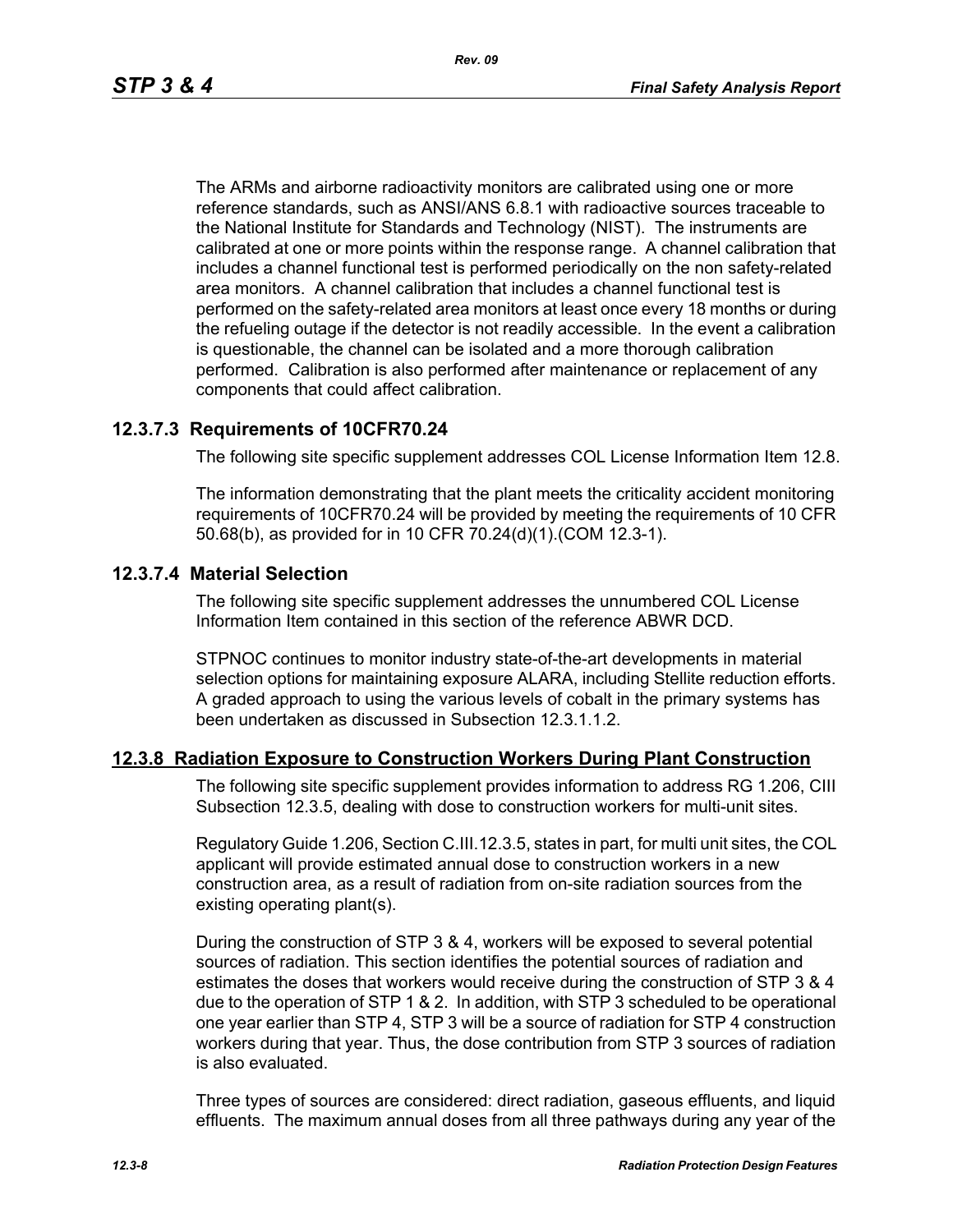construction of STP 3 & 4 occur during the year that STP 3 is operational and STP 4 is under construction. This is further discussed later in this subsection. A comparison of these calculated doses for this time period shows that the limits in 10 CFR 20.1301 and 40 CFR 190.10 for members of the public are satisfied. For 10 CFR 20.1301 the calculated annual dose is 18 mrem TEDE and the limit is 100 mrem TEDE.

|                                                                                                                 | Worker Annual Dose (mrem) |                        |  |  |
|-----------------------------------------------------------------------------------------------------------------|---------------------------|------------------------|--|--|
|                                                                                                                 | <b>From Unit 3</b>        | From Units 1, 2<br>& 3 |  |  |
| Whole body dose from liquid<br>effluents                                                                        | 0.00026                   | 0.032                  |  |  |
| Organ dose from liquid<br>effluentst                                                                            | 0.00043                   | 0.032                  |  |  |
| Whole body dose from<br>gaseous effluents                                                                       | 6.6                       | 8.3                    |  |  |
| Skin dose from gaseous<br>effluents                                                                             | 16                        | 17                     |  |  |
| Organ dose from radioactive<br>iodine and radioactive material<br>in particulate form from<br>gaseous effluents | 12                        | 18                     |  |  |

#### **Annual Doses for Individuals Working on Unit 4**

These calculated doses assume a full power equilibrium core with power history for the entire year. It is not expected that Unit 3 will be at 100% power during the full year that STP 4 is still under construction. During this period, STP 3 will be undergoing startup testing. Full power operation is likely to occur only for about 25% of this first year, resulting in decreased annual doses from those presented in the table.

The STP 3 & 4 site will be continually monitored during the construction period and appropriate actions taken to ensure that doses to the construction workers remain ALARA. In addition, the Operational Radiation Protection Program described in Section 12.5S will be in place while Unit 3 is operating with Unit 4 still under construction. Thus, there will be ample oversight to ensure that doses to construction workers remain ALARA during the construction period.

The bases, assumptions, and methods used to calculate the construction worker dose are given below with the maximum annual dose (person-Sieverts) shown in Table 12.3-8.

Dose rates at the construction site are estimated based on dose rate measurements and calculations. Although the construction workers will occupy a large area over the course of the construction period, dose rates are estimated based on average distances from radiation sources.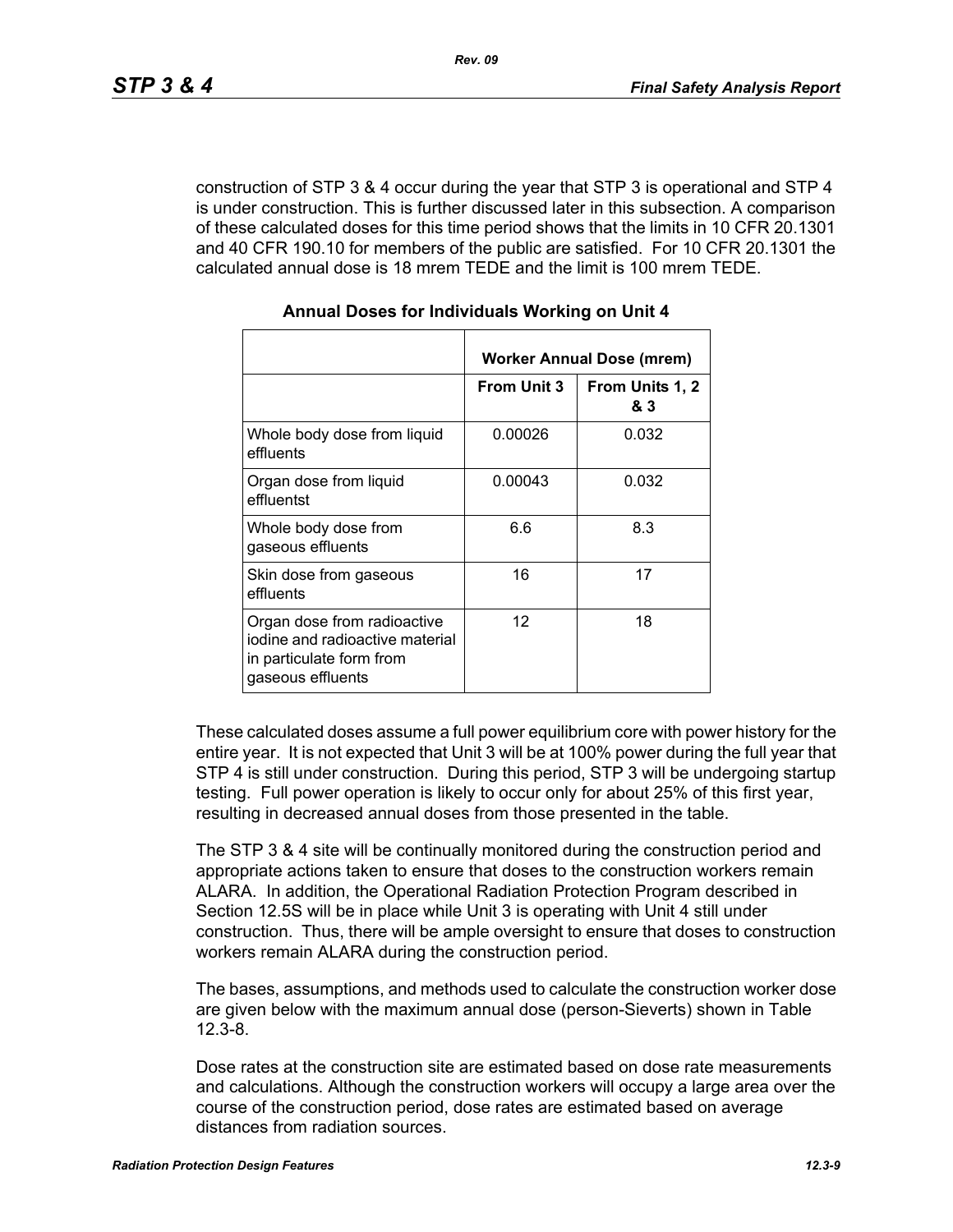- Direct radiation: The direct radiation dose rates from STP 1 & 2 sources are based on TLD measurements taken at various onsite locations from 2002 through 2006. This 5-year period provides sufficient data to be representative of plant conditions. Since the construction location for STP 3 & 4 is farther away from STP 1 & 2 than are the respective TLD stations where dose rates are measured from each source, the STP 1 & 2 Offsite Dose Calculation Manual (ODCM) is used to extrapolate the dose rates from the TLD locations to the STP 3&4 location. In determining direct radiation dose rates, it is assumed that the worker is located in the center of the construction area of the unit (either STP 3 or 4) nearest to the source. Given that workers will move about the construction area over the course of a year, it is reasonable to select the center of the area as a representative location for occupancy. No credit is taken for any shielding provided by structures under construction. The estimated total body dose rate to Units 3 and 4 construction workers due to operation of Units 1 and 2 is 2.4 mrem/yr. The estimated total body dose rate to Unit 4 construction workers due to operation of Units 1, 2 and 3 is 9.3 mrem/yr.
- Gaseous effluents: The annual dose rates from the release of gaseous effluents to the maximally exposed member of the public are based on the STP 1 & 2 REMPs for 2002 to 2006. The composite maximum annual dose rate for each organ over these 5 years was calculated using the methodology found in the STP 1 & 2 ODCM. These offsite dose rates are used to estimate construction worker doses. The ratio of the total body dose onsite to that offsite was used to estimate the organ doses onsite for the years 2002 through 2006, yielding the maximum annual onsite doses to construction workers from STP 1&2 over the five-year period. This maximum dose was doubled to address measurement uncertainty. Using the atmospheric dispersion factors in FSAR Section 2.3, the estimated total body dose rate to construction workers from operation of Units 1&2 is 1.7 mrem/yr and 6 mrem/yr to the critical organ and operation of Units 1,2 and 3 is 8.3 mrem/yr total body dose rate and 18 mrem/yr to the critical organ.
- **EXECT** Liquid effluents: The annual dose rates from release of liquid effluents to the maximally exposed member of the public are due to sport fish ingestion and shoreline exposure. Although construction workers would not be exposed to these pathways at the construction site, it was conservatively assumed that the construction workers receive the same doses as the maximally exposed member of the public. Furthermore, the doses are doubled to address measurememt uncertainty. These liquid effluents are based on the STP 1 & 2 REMPs for 2002 to 2006. The composite maximum annual dose rate for each organ over these 5 years was calculated using the methodology found in the STP 1 & 2 ODCM. The offsite dose rates from STP 1, 2, and 3 are calculated at the Little Robbins Slough area due to sport fish ingestion and shoreline exposure. These dose rates are used to estimate construction location doses. The estimated total dose rate to construction workers from operation of Units 1,2 and 3 is 0.032 mrem/yr to both total body and the critical organ.

The calculated annual person-Sievert construction worker doses for total body and critical organ are provided in Table 12.3-8. For the calculation, the manpower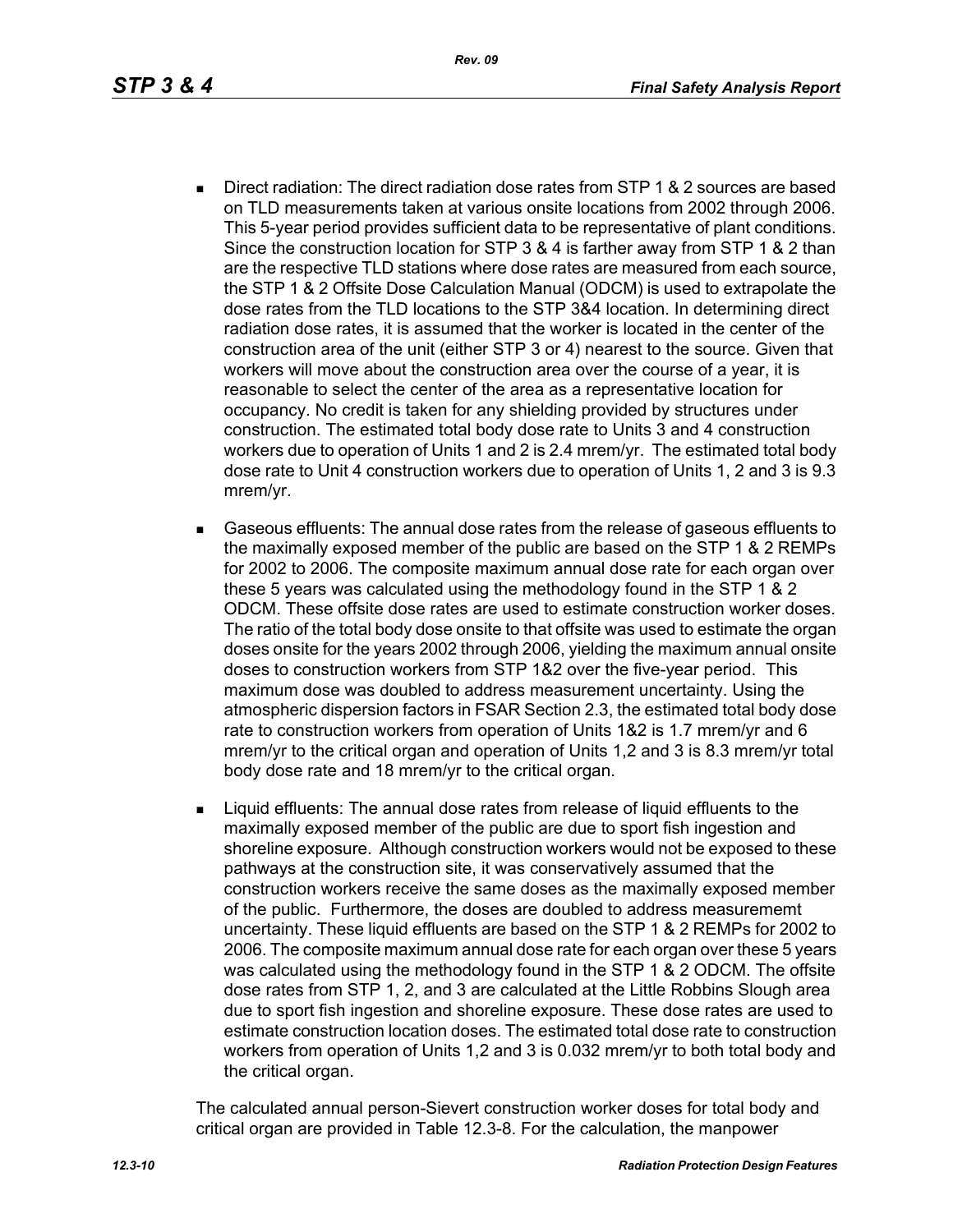estimates are for the timeframe when construction on both Units 3 and 4 is in progress for both units, as it is not feasible to break down the workforce estimates by unit. The estimated doses for each of the three construction phases shown in the table are based on the maximum average annual workforce during that phase.

#### **12.3.9 Minimization of Contamination**

The following site-specific supplement provides information to address 10 CFR 20.1406, as implemented by NEI 08-08A.

As stated in Section 12.3 of the Design Control Document (DCD), The Advanced Boiling Water Reactor (ABWR) incorporates many Radiation Protection design features to limit contamination. Section 12.3 of the DCD is incorporated by reference and provides the features summarized below, among others:

- **Pumps located in radiation areas are provided with flush lines and in certain cases** chemical cleaning capabilities for use prior to maintenance. Pump casing drains provide a means for draining pumps to the sump prior to disassembly, thus reducing the exposure of personnel and decreasing the potential for contamination.
- **Instrumentation lines in liquid service for systems containing radioactive fluids are** provided with vent and backflush provisions. Reactor vessel sensing lines may be flushed with condensate following reactor blowdown.
- Heat exchangers are constructed of stainless steel or Cu/Ni tubes to minimize the possibility of failure. The heat exchanger design allows for complete draining of fluids from the exchanger, and connections are available for condensate or demineralized water flushing.
- Valves have back seats to minimize leakage through the packing. Teflon gaskets are not used.
- Piping was selected to provide a service life equivalent to the design life of the plant, with consideration given to corrosion allowances and environmental conditions. Piping for systems containing radioactive fluids is welded to the most practical extent to reduce leakage through flanged or screwed connections.
- Floor drains with appropriately sloped floors are provided in shielded cubicles where the potential for spills exist. Smooth, epoxy-type coatings are employed to facilitate decontamination when a spill does occur. Curbs are provided to limit contamination and simplify washdown operations, and expanded metal-type floor gratings are minimized in favor of smooth surfaces in areas where radioactive spills could occur. Equipment and floor drain sumps are stainless steel lined to preclude leakage.
- Material selection consideration is used for systems and components exposed to reactor coolant. Specifically, a graded approach to the use of cobalt lowers the potential for the spread of contamination. Much of the cobalt is removed from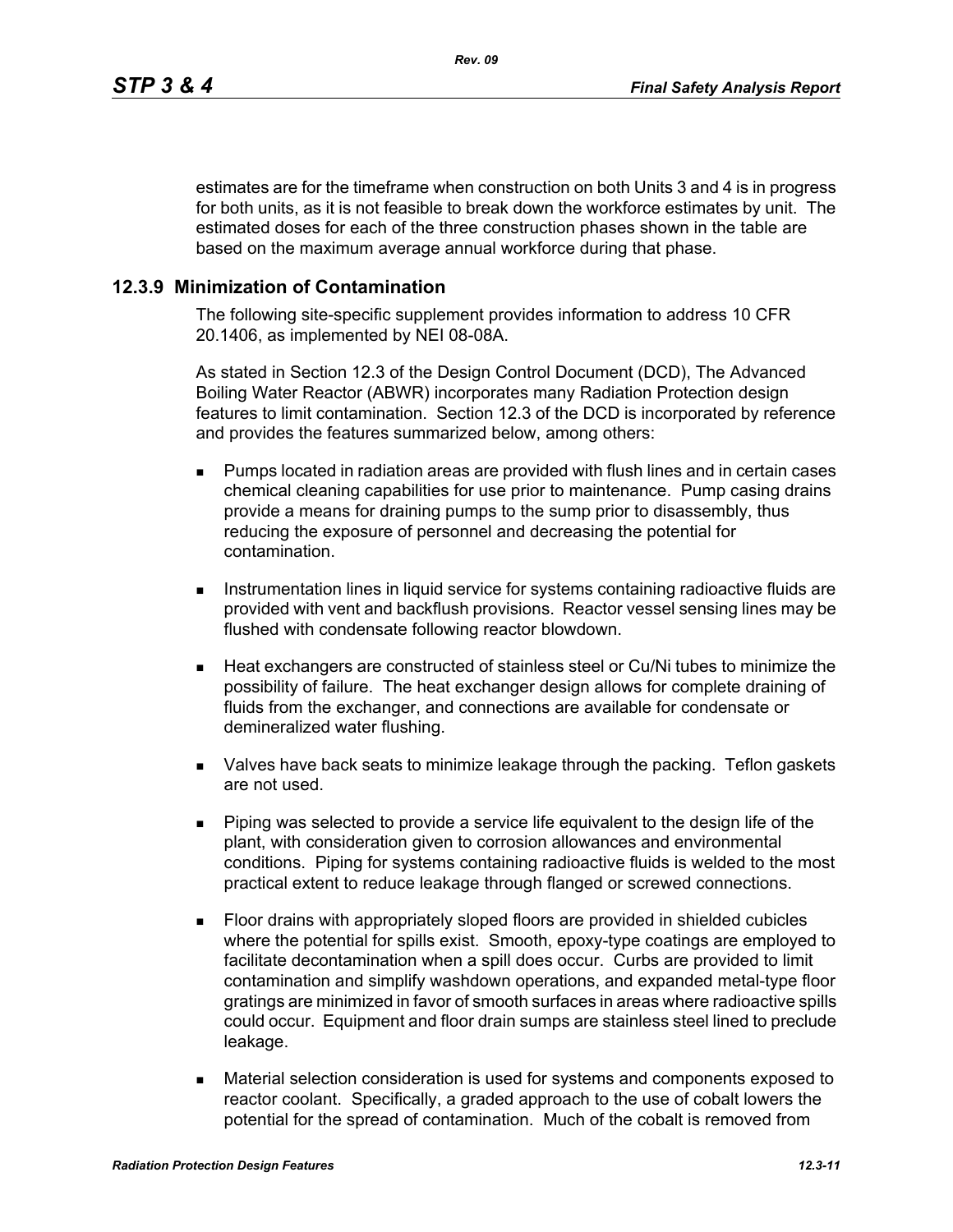contact with reactor coolant by eliminating Stellite where practical and reducing cobalt in the core stainless steel components.

- **Sample stations in the plant contain flushing provisions using demineralized water,** and sample station piping drains to plant sumps minimize the possibility of spills. Fume hoods are employed for airborne contamination control. Working areas and fume hoods are stainless steel to ease decontamination should a spill occur, and sample spouts are located above the sink to reduce the possibility of contaminating surrounding areas during the sampling process.
- **HVAC systems are designed to limit the extent of airborne contamination by** providing air flow patterns from areas of low contamination to more contaminated areas. HVAC Equipment drain sump vents are fitted with charcoal canisters or are piped directly to the Radwaste HVAC System to remove airborne contaminants evolved from discharges to the sump. HVAC penetrations through outer walls of buildings containing radioactive sources are sealed to prevent miscellaneous leaks into the environment.

Additionally, all below grade piping carrying radioactive fluids is located in tunnels. No direct buried piping containing radioactive fluids is incorporated in the STP 3 & 4 design.

Nuclear Energy Institute Report 08-08A, "Generic FSAR Template Guidance for Life Cycle Minimization of Contamination" provides the Minimization of Contamination Program for STP 3 & 4. This NEI template is incorporated by reference with the clarification that design changes for certified design materials are not required by implementation of this program. The evaluations, programs, and procedures required by NEI 08-08A will be issued six months prior to commencement of the Preoperational Test Program.

## **12.3.9.1 Operational Programs and Operating Procedures**

Operational programs and operating procedures will be developed to address 10 CFR 20.1406, and will be issued six months prior to commencement of the Preoperational Test Program. These programs and procedures will include:

- Work practices, preventive maintenance, and procedures to minimize leaks and spills and provide containment and early and adequate detection including instruments for detection. This includes surveillance and monitoring.
- Surveillance and maintenance is performed to mitigate the consequences of undetected leakage over a long period of time.
- Operational practices will be documented such that they are subject to audit and inspection.
- Following construction, establishment of an onsite monitoring program as a part of the environmental monitoring program to prevent offsite migration of radionuclides via an unmonitored pathway.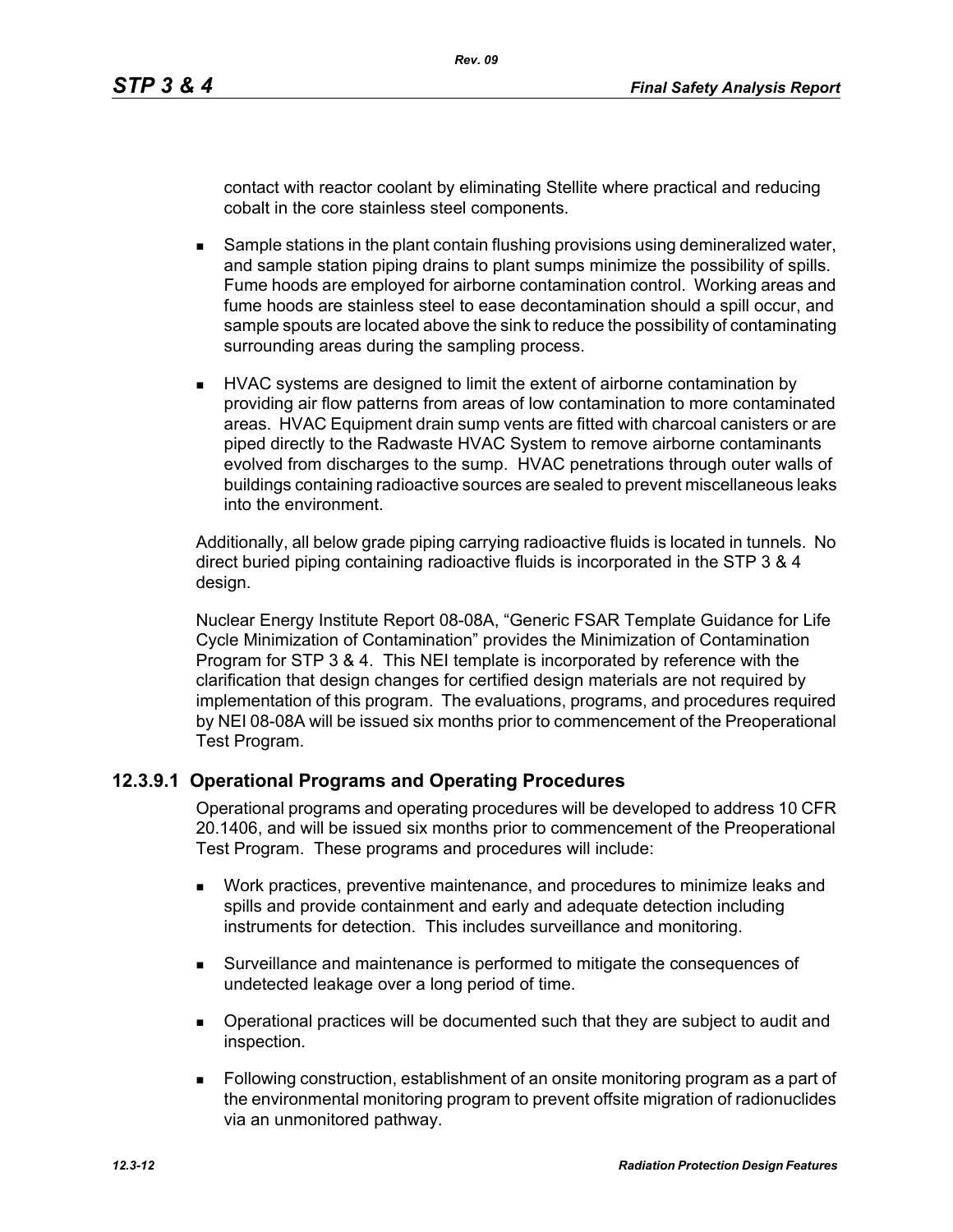*Rev. 09*

- To facilitate decommissioning, maintain a system of records detailing contamination events and residual levels of environmental contaminates for the life of the facility, readily accessible to facilitate cleanup.
- **Minimizing the generation of radioactive waste as a major operational** consideration that will be addressed through careful work planning. Plant procedures will include provisions for proper packaging of wastes for transportation and acceptance by disposal or treatment facilities. Onsite storage is considered in certain circumstances as necessary.

Maintenance and other operating procedures are provided in Subsection 13.5.3.4.2, which includes plant radiation protection, chemical-radiochemical control, and radioactive waste management procedures. Subsection 13.5.3.4.3 lists radiation control procedures, including area radiation monitoring, process radiation monitoring, and meteorological monitoring procedures as well as procedures for discharge of effluents. Operational programs are listed in Table 13.4S-1, and included the Process and Effluent Monitoring and Sampling Program and Radiation Protection Program. 10 CFR 20.1406 requirements are considered in the development of these programs.

## **12.3.9.2 Design Provisions and Design Features**

Design of structures, systems, and components, such as the following, outside the scope of ABWR DCD or departures from the DCD in COLA Part 2, Tier 2, are applicable to 10CFR20.1406 and RG 4.21.

- Section 12.3 describes facility radiation protection design features with STD DEP 12.3-4 adding ARMs and alarm capability.
- Section 12.5 provides supplemental information related to radiation protection facilities and equipment.
- Sections 11.5 and 12.0 describe process and effluent radiological monitoring systems with STD DEP 11.5-1 providing for equipment and instrumentation reliability improvements.
- Section 11.4 describes the solid waste management system and processes with STD DEP 11.4-1 to minimize the generation of waste.
- Section 11.3 describes the gaseous waste management system with STD DEP 11.3-1 providing for optimization.
- Section 11.2 describes the liquid radwaste management system with STD DEP 11.2-1 providing for equipment modernization.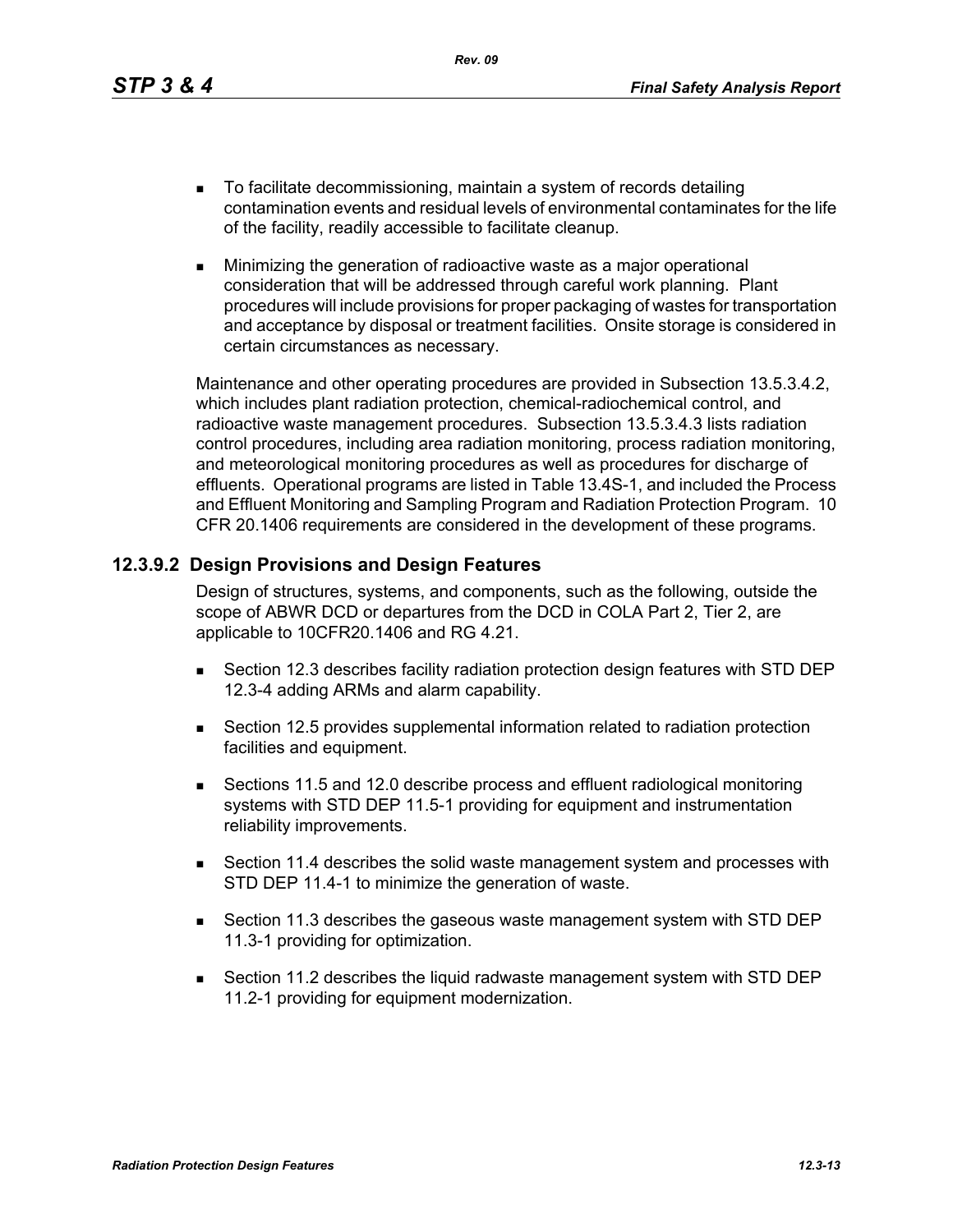## **12.3.10 References**

STD DEP Admin

- 12.3-1 N. M. Schaeffer, "Reactor Shielding for Nuclear Engineers", TID-25951, U.S. Atomic Energy Commission (1973).
- 12.3-2 J. H. Hubbell, "Photon Cross Sections, Attenuation Coefficients, and Energy Absorption Coefficients from 10 KeV to 100 GeV", NSRDS-NBS 29, U.S. Department of Commerce, August 1969.
- 12.3-3 "Radiological Health Handbook", U.S. Department of Health, Education, and Welfare, Revised Edition, January 1970.
- 12.3-4 "Reactor Handbook", Volume III, Part B, E.P. Blizzard, U.S. Atomic Energy Commission (1962).
- 12.3-5 Lederer, Hollander, and Perlman, "Table of Isotopes", Sixth Edition (1968).
- 12.3-6 M.A. Capo, "Polynomial Approximation of Gamma Ray Buildup Factors for a Point Isotropic Source", APEX-510, November 1958.
- 12.3-7 Reactor Physics Constants, Second Edition, ANL-5800, U.S. Atomic Energy Commission, July 1963.
- 12.3-8 ENDF/B-III and ENDF/B-IV Cross Section Libraries, Brookhaven National Laboratory.
- 12.3-9 PDS-31 Cross Section Library, Oak Ridge National Laboratory.
- 12.3-10 DLC-7, ENDF/B Photo Interaction Library.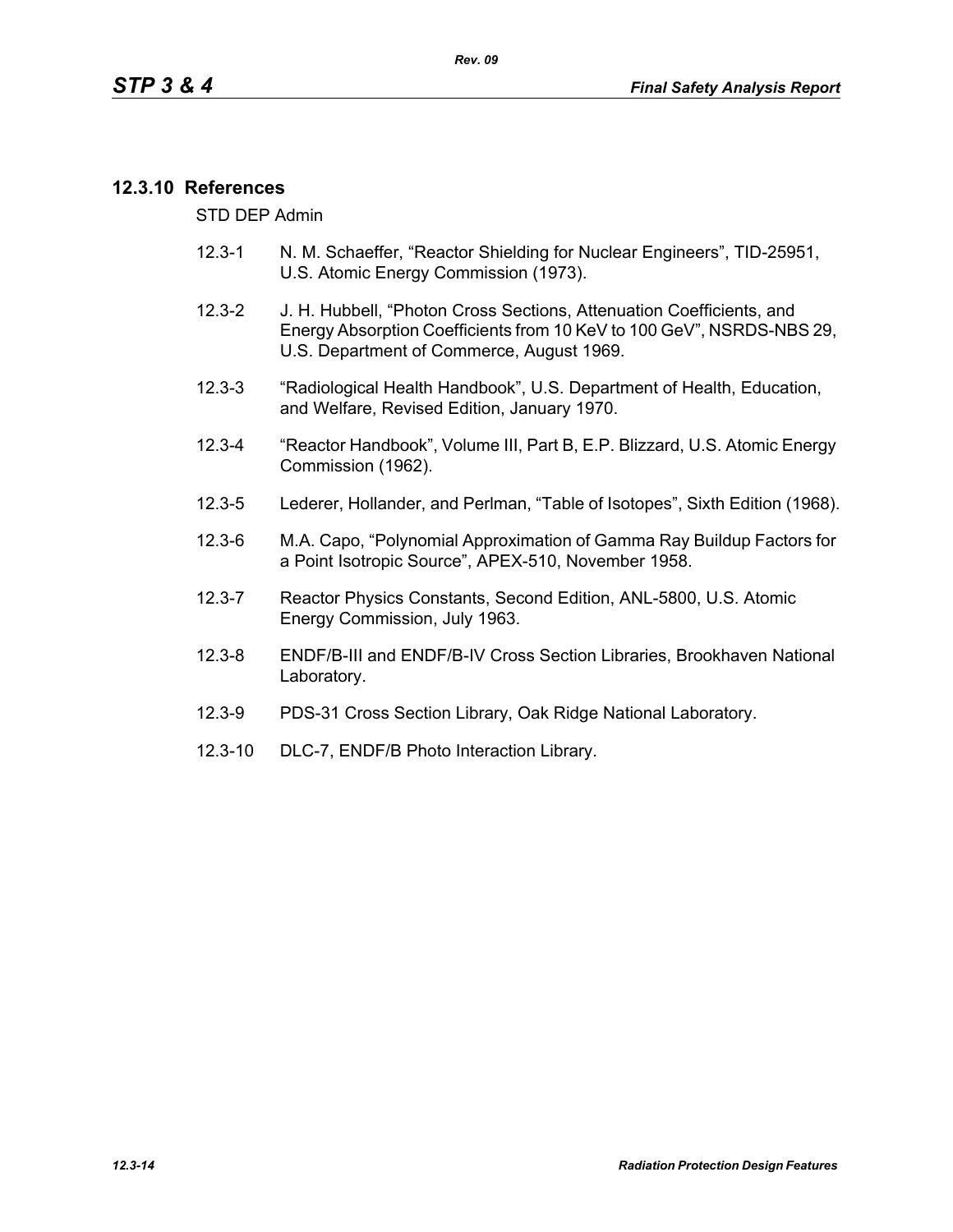| No.            | Location & Description             | Figure # | Sensitivity<br>Range | Local Alarms |
|----------------|------------------------------------|----------|----------------------|--------------|
| $\overline{2}$ | Reactor area (B)-4F                | 12.3-62  | LL                   | X            |
| 4              | Fuel storage pool area (B)-4F      | 12.3-62  | LL                   | X            |
| 5              | R/B 4F south area                  | 12.3-62  | н                    | X.           |
| $\overline{7}$ | R/B 3F NW area                     | 12.3-60  | H                    | X            |
| 9              | CUW control panel area-B3F         | 12.3-56  | Н                    | X            |
| 14             | R/B 1F SE hatch area               | 12.3-59  | н                    | X            |
| 17             | R/B B1F SE hatch area              | 12.3-58  | H                    | X            |
| 26             | R/B B3F SW area-RHR "C" equip area | 12.3-56  | н                    | X            |
| 27             | R/B Operating Deck C               | 12.3-62  | Н                    | X            |
| 28             | R/B Corridor D                     | 12.3-57  | M                    | X            |
| 29             | R/B Cask Pil                       | 12.3-60  | M                    | X            |
| 30             | R/B Sampling Room                  | 12.3-58  | M                    | X            |

|  | Table 12.3-3 Area Radiation Monitors Reactor Building |  |  |  |
|--|-------------------------------------------------------|--|--|--|
|--|-------------------------------------------------------|--|--|--|

| Table 12.3-6 Area Radiation Monitors Radwaste Building |
|--------------------------------------------------------|
|                                                        |

| No.            | Location and Description                              | Figure # | Sensitivity<br>Range | Local Alarms |
|----------------|-------------------------------------------------------|----------|----------------------|--------------|
| $\mathbf{1}$   | Electrical Equipment Room El 12300                    | 12.3-67  | H                    | X            |
| $\overline{2}$ | Control Room El 12300                                 | 12.3-67  | H                    | X            |
| 3              | High Activity Spent Resin Tank Room Tank A El<br>5300 | 12.3-66  | H                    | X            |
| $\overline{4}$ | High Activity Spent Resin Tank Room Tank B El<br>5300 | 12.3-66  | H                    | X            |
| 5              | Trailer Access Area El 12300                          | 12.3-67  | H                    | X            |
| 6              | LRW Mobile Skid Area El 12300                         | 12.3-67  | H                    | X            |
| $\overline{7}$ | DAW & Wet Solid Waste Accumulation Area El<br>12300   | 12.3-67  | H                    | X            |
| 8              | High Activity Waste Storage Area El 12300             | 12.3-67  | H                    | X            |
| 9              | Waste Sorting Area El 12300                           | 12.3-67  | H                    | X            |
| 10             | Phase Separator Tank A El 5300                        | 12.3-66  | H                    | X            |
| 11             | Phase Separator Tank B El 5300                        | 12.3-66  | H                    | X            |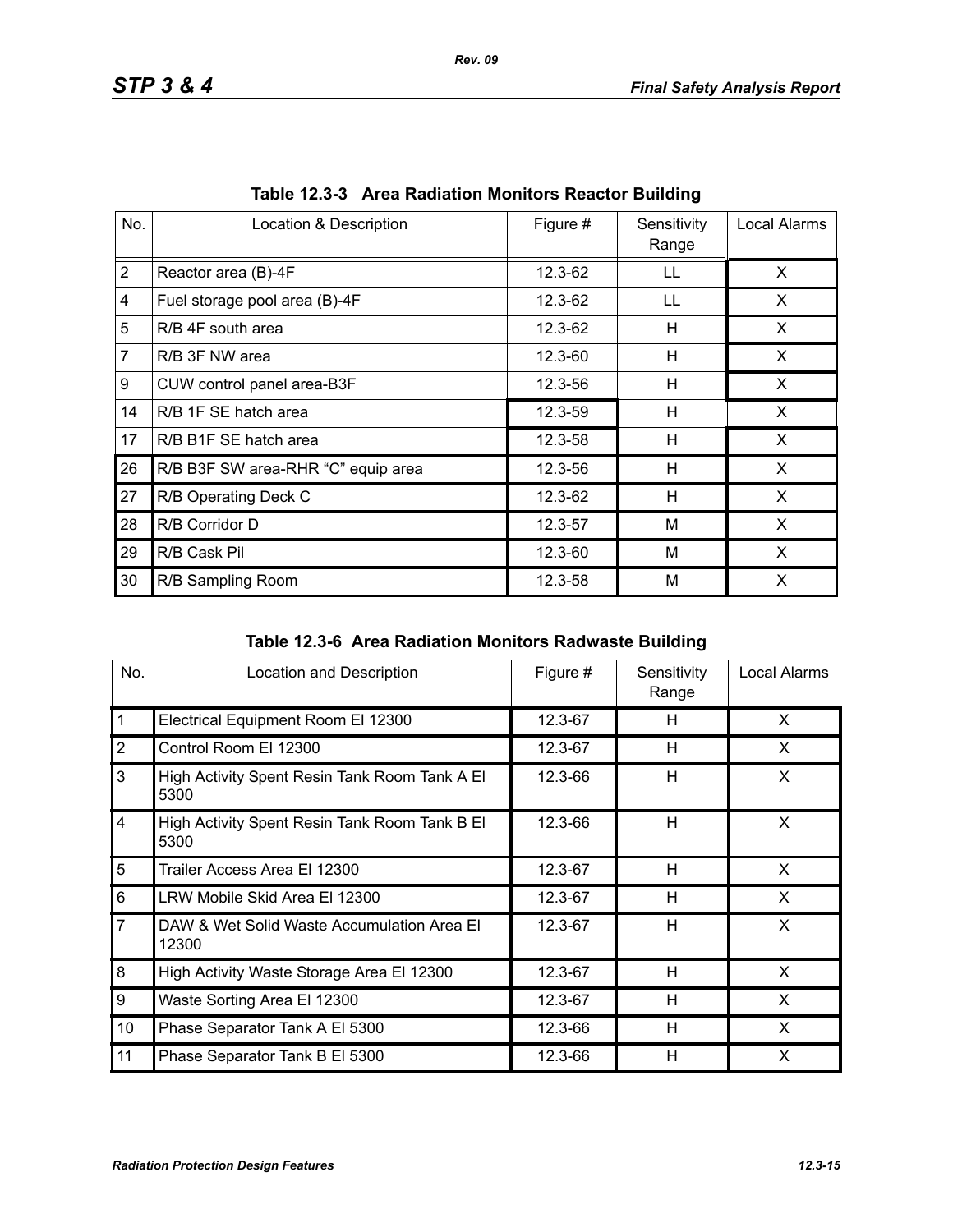| No.            | Location & Description                                                       | Figure #    | Sensitivity<br>Range | <b>Local Alarms</b> |
|----------------|------------------------------------------------------------------------------|-------------|----------------------|---------------------|
| $\mathcal I$   | Condensate Pump Maintenance Area<br>Operation Area (Laydown Space)           | 12.3-7270   | M                    | $\chi$              |
| $\overline{c}$ | Corridor (Condensate Sampling & Control Area)                                | 12.3-6970   | M                    | $\underline{X}$     |
| 3              | Offgas Sample & Control Area<br>Rack Room                                    | 12.3-6870   | M                    | $\underline{X}$     |
| $\overline{4}$ | RFP 1A, 1B& 1C Area<br><b>MD-RFP Area</b>                                    | $12.3 - 70$ | H                    | $\underline{X}$     |
| 5              | <b>Filter Maintenace Area</b><br>CF Maintenance Area                         | 12.3-7071   | $M$                  | $\underline{X}$     |
| 6              | Demineralizer Area<br><b>CD Resin Strainer Room</b>                          | 12.3-7470   | H                    | $\chi$              |
| $\overline{7}$ | SJAE A & Recombiner Area<br><b>Steam Ejector Units Room</b>                  | 12.3-7074   | H                    | $\chi$              |
| 8              | SJAE B & Recombiner Area<br>OG Recombiner (A) Room                           | 12.3-7074   | H                    | $\chi$              |
| 9              | <b>HP Heaters &amp; Drain Tank Area 1</b><br>OG Recombiner (B) Room          | 12.3-7074   | H                    | $\chi$              |
| 10             | <b>HP Heaters &amp; Drain Tank Area 2</b><br><b>High Pressure Drain Room</b> | 12.3-7074   | H                    | $\chi$              |
| 11             | MSR 1A & 1G Area<br>Moisture Separator and Reheater (A) Room                 | $12.3 - 72$ | H                    | X                   |
| 12             | MSR 1B & 1D Area<br>Moisture Separator and Reheater (B) Room                 | 12.3-72     | H                    | X                   |
| 13             | <b>Turbine Building Operating Floor</b>                                      | $12.3 - 73$ | H                    | X                   |
| 14             | <b>Equipment Main Access Area</b><br>Corridor (Unloading Bay)                | 12.3-7073   | 旦                    | $\underline{X}$     |

# **Table 12.3-7 Area Radiation Monitors Turbine Building**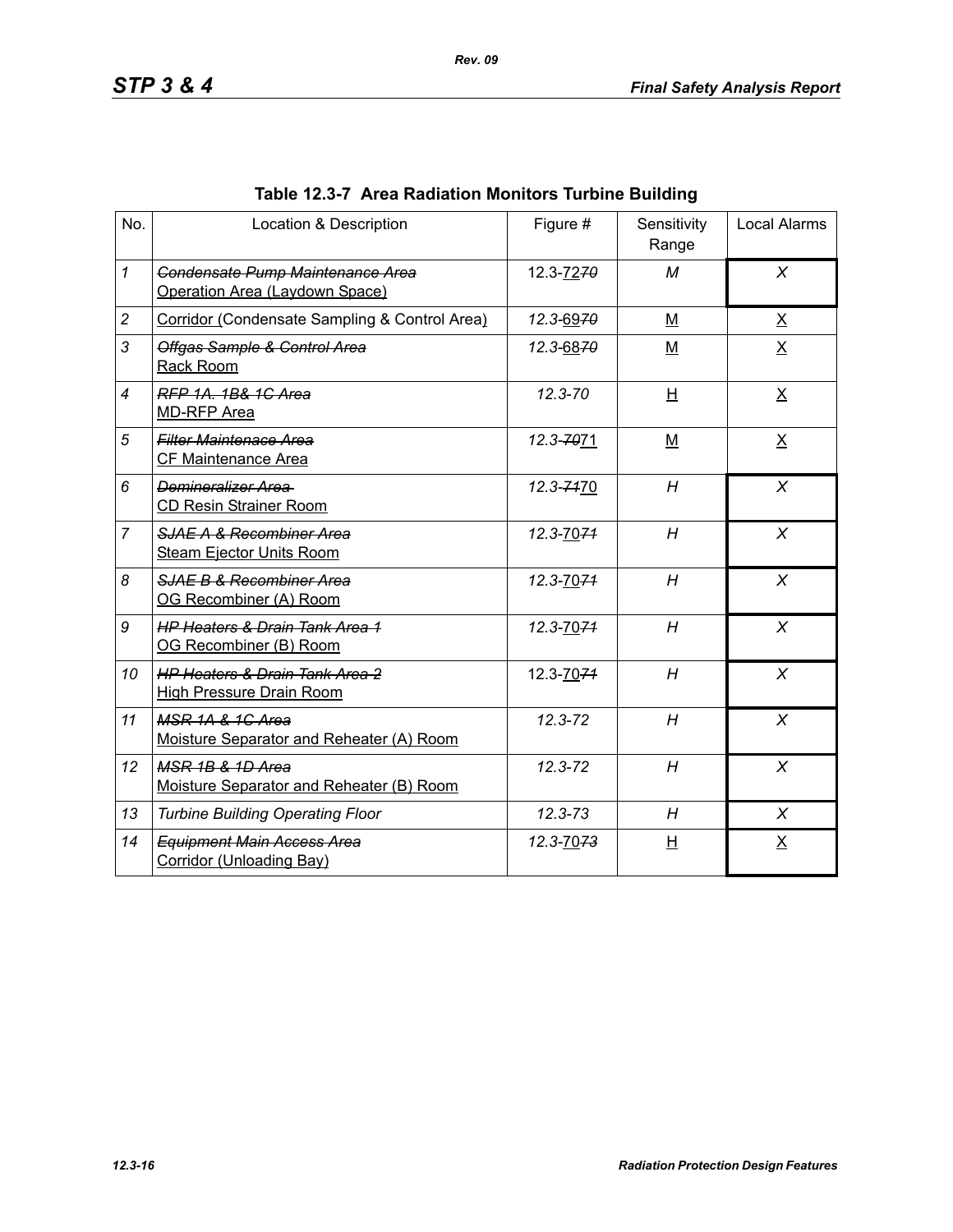|                                   | Unit 3 Construction Only <sup>1</sup> |                   |                   | Unit 3 & 4 Construction <sup>2</sup> | Unit 4 Construction Only <sup>1</sup> |                          |
|-----------------------------------|---------------------------------------|-------------------|-------------------|--------------------------------------|---------------------------------------|--------------------------|
|                                   | <b>Total Body</b>                     | Critical<br>Organ | <b>Total Body</b> | <b>Critical</b><br>Organ             | <b>Total Body</b>                     | <b>Critical</b><br>Organ |
| <b>Direct</b><br><b>Radiation</b> | 0.076                                 |                   | 0.142             |                                      | 0.175                                 | -                        |
| Gaseous<br><b>Effluents</b>       | 0.054                                 | 0.190             | 0.101             | 0.356                                | 0.156                                 | 0.339                    |
| Liquid<br><b>Effluents</b>        | 0.001                                 | 0.001             | 0.002             | 0.002                                | 0.001                                 | 0.001                    |
| Total                             | 0.131                                 | 0.191             | 0.245             | 0.358                                | 0.332                                 | 0.340                    |

# **Table 12.3-8 Maximum Annual Dose (Person-Sieverts) to Construction Workers**

1 Dose for construction of one unit.

2 Dose for construction of two units.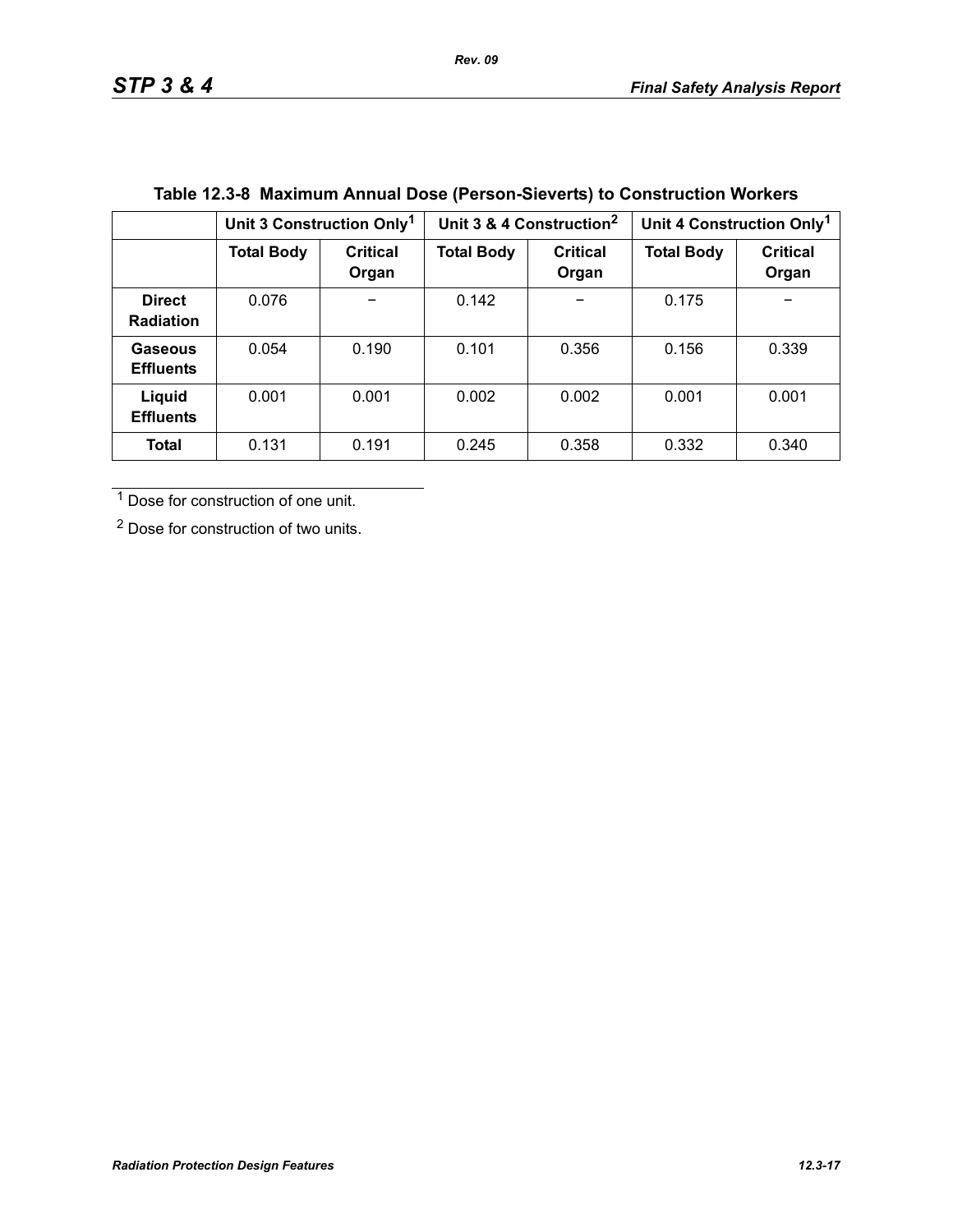The following figures are located in Chapter 21:

- *Figure 12.3-1 Reactor Building Radiation Zone Map for Full Power and Shutdown Operation at Elevation – 8200 mm*
- *Figure 12.3-3 Reactor Building Radiation Zone Map for Full Power and Shutdown Operation at Elevation 4800/8500 mm*
- *Figure 12.3-5 Reactor Building Radiation Zone Map for Full Power and Shutdown Operation at Elevation 12300 mm*
- *Figure 12.3-6 Reactor Building Radiation Zone Map for Full Power and Shutdown Operation at Elevation 18100 mm*
- *Figure 12.3-10 Reactor Building Radiation Zone Map for Full Power and Shutdown Operation at Cross Section View A–A*
- *Figure 12.3-16 Reactor Building Radiation Zone Map Post-LOCA at Elevation 12300 mm (1F)*
- *Figure 12.3-21 Reactor Building Radiation Zone Map Post-LOCA at Cross Section A–A*
- *Figure 12.3-37 Radwaste Building, Radiation Zone Map, Normal Operation at Elevation – 1700 mm*
- *Figure 12.3-38 Radwaste Building, Radiation Zone Map, Normal Operation at Elevation 5300 mm*
- *Figure 12.3-39 Radwaste Building, Radiation Zone Map, Normal Operation at Elevation 12300 mm*
- *Figure 12.3-40 Radwaste Building, Radiation Zone Map, Normal Operation at Elevation 18300*19100 *mm*
- *Figure 12.3-41 Radwaste Building, Radiation Zone Map, Normal Operation at Cross Section A-A*
- *Figure 12.3-49 Turbine Building, Radiation Zone Map, at Elevation 2300 mm5300 mm*
- *Figure 12.3-50 Turbine Building, Radiation Zone Map, at Elevation 6300 mm12300 mm*
- *Figure 12.3-51 Turbine Building, Radiation Zone Map, at Elevation 12300 mm20300 mm*
- *Figure 12.3-52 Turbine Building, Radiation Zone Map, at Elevation 19700 mm30300 mm*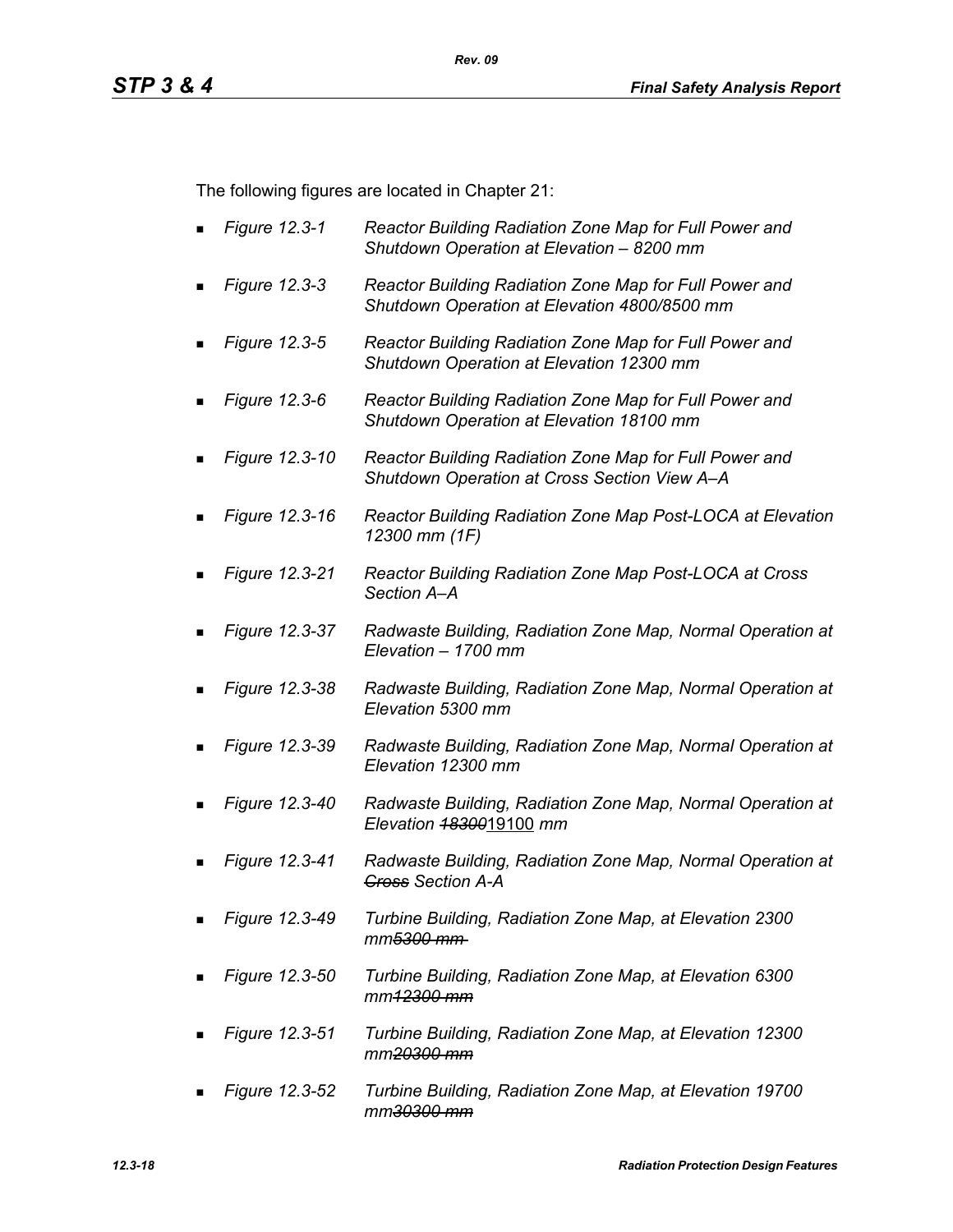The following figures are located in Chapter 21 (continued):

- *Figure 12.3-53 Turbine Building, Radiation Zone Map, at Elevation 27800 mmLongitudinal Section A-A*
- *Figure 12.3-55 Turbine Building, Radiation Zone Map, Post LOCA, Longitudinal Section B-B*
- *Figure 12.3-56 Reactor Building, Area Radiation Monitors, 8200 mm*
- *Figure 12.3-57 Reactor Building, Area Radiation Monitors, 1700 mm and 1500 mm*
- *Figure 12.3-58 Reactor Building, Area Radiation Monitors, 4800 mm*
- *Figure 12.3-60 Reactor Building, Area Radiation Monitors, 23500 mm*
- *Figure 12.3-62 Reactor Building, Area Radiation Monitors, 31700 mm*
- *Figure 12.3-65 Not used*
- *Figure 12.3-66 Radwaste Building, Area Radiation Monitors, Elevation 5300 mm*
- *Figure 12.3-67 Radwaste Building, Area Radiation Monitors, Elevation 12300 mm*
- *Figure 12.3-68 Turbine Building B1F Floor Level, Area Radiation Monitors, Elevation 2300mmNot used*
- *Figure 12.3-69 Turbine Building, MB1F Floor Level, Area Radiation Monitors, Elevation 6300mmGrade Level 1, Area Radiation Monitors, Elevation 5300 mm*
- *Figure 12.3-70 Turbine Building, 1F Floor LevelGrade Level 2, Area Radiation Monitors, Elevation 12300 mm*
- *Figure 12.3-71 Turbine Building, 2F Floor Level, Area Radiation Monitors, Elevation 19700 mmGrade Level 3, Area Radiation Monitors, Elevation 20300 mm*
- *Figure 12.3-72 Turbine Building, 3F Floor Level, Area Radiation Monitors, Elevation 27800 mmGrade Level 4, Area Radiation Monitors, Elevation 30300 mm*
- *Figure 12.3-73 Turbine Building, Area Radiation Monitors, Longitudinal Section A-AB-B*
- Figure 12.3-75 Turbine Building, Radiation Zone Map, at Elevation 38300 mm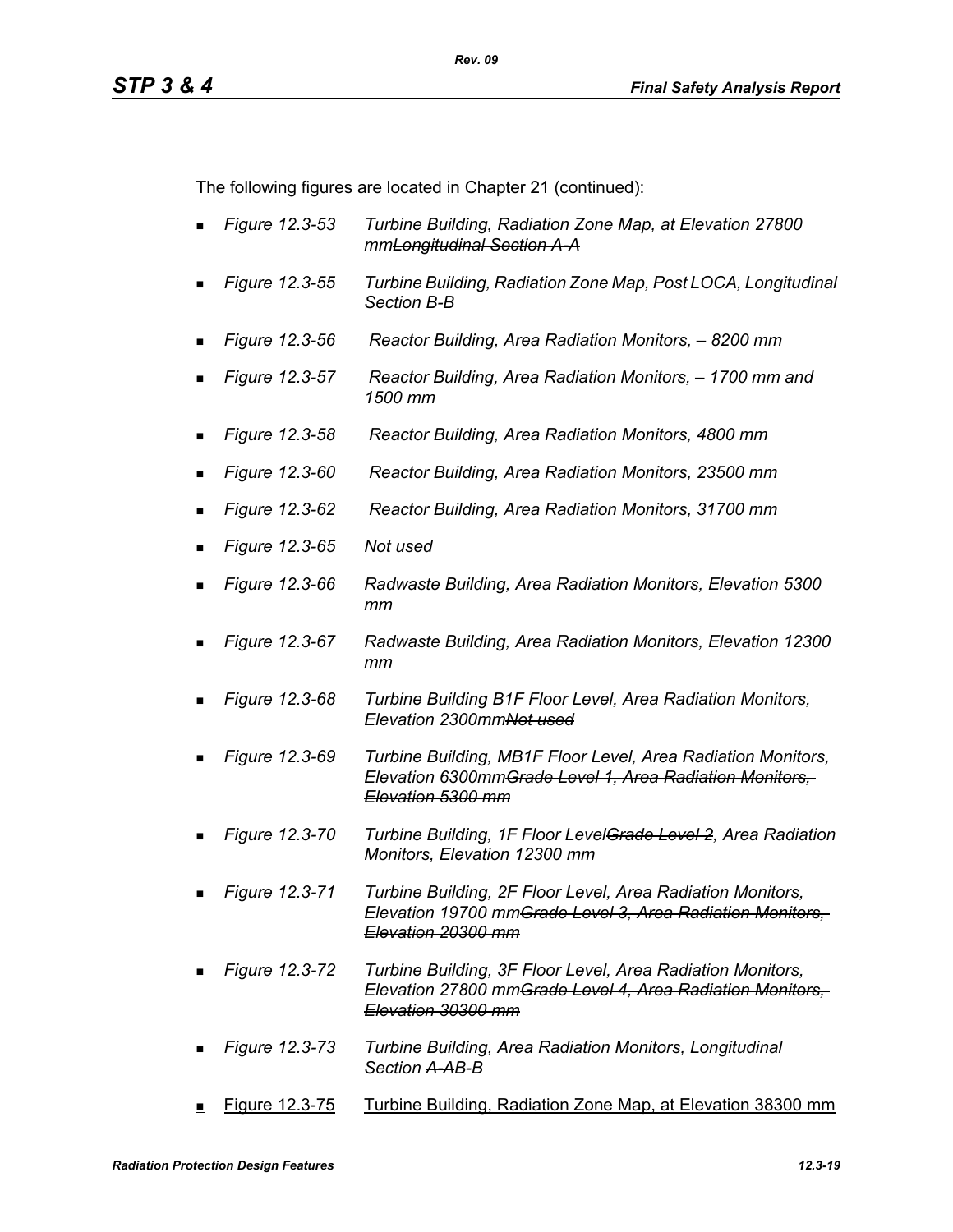The following figures are located in Chapter 21 (continued):

- Figure 12.3-76 Turbine Building, Radiation Zone Map, at Elevation 47200 mm
- **Figure 12.3-77** Turbine Building, Radiation Zone Map, Longitudinal Section B-B